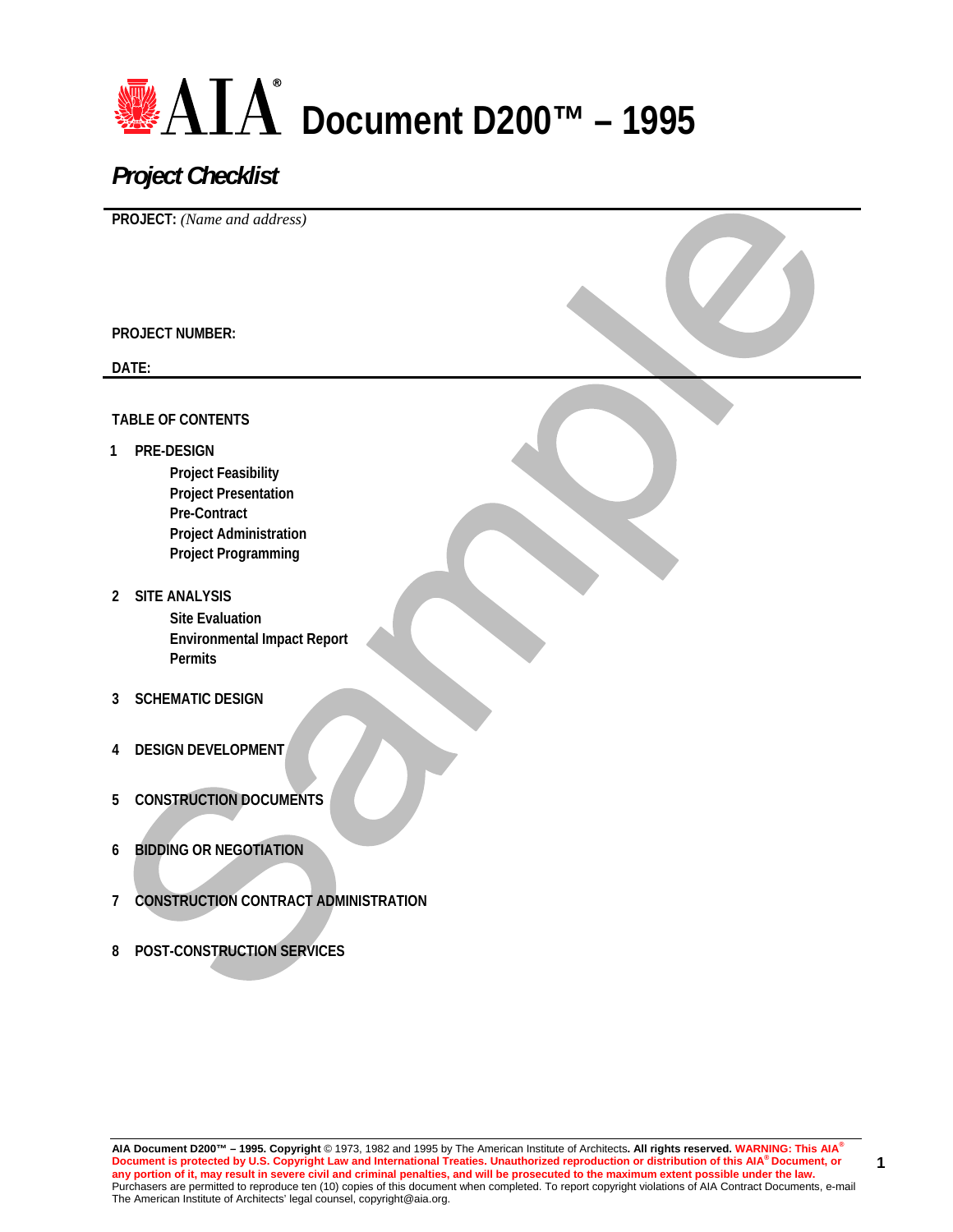|        | 1. PRE-DESIGN: Project Feasibility                                 | <b>Notes</b> |
|--------|--------------------------------------------------------------------|--------------|
| $\Box$ | Determine if the Owner is financially sound.                       |              |
| $\Box$ | Determine if the Owner is committed to completion of the project.  |              |
| $\Box$ | Determine the impact of the following factors on project location: |              |
| $\Box$ | Social                                                             |              |
| □      | Economic                                                           |              |
| $\Box$ | Growth                                                             |              |
| $\Box$ | Climate                                                            |              |
| $\Box$ | Solar                                                              |              |
| □      | <b>Views</b>                                                       |              |
| 口      | Transportation                                                     |              |
| □      | Parking                                                            |              |
| □      | Support services                                                   |              |
| □      | Security                                                           |              |
| $\Box$ | Request information on the following:                              |              |
| $\Box$ | Regulatory constraints                                             |              |
| $\Box$ | Variances                                                          |              |
| □      | Special permits                                                    |              |
| $\Box$ | Special interest groups                                            |              |
| □      | Deed restrictions                                                  |              |
| □      | Pending use controls                                               |              |
| □      | Retroactive controls                                               |              |
| □      | Special site constraints                                           |              |
| $\Box$ | Determine general time schedule for:                               |              |
| $\Box$ | Project authorization                                              |              |
| $\Box$ | Project staffing                                                   |              |
| □      | Design                                                             |              |
| □      | Cost estimating                                                    |              |
| □      | Financing                                                          |              |
| □      | Documentation                                                      |              |
| □      | Design review/quality control                                      |              |
| □      | Permit processing                                                  |              |
| □      | Phasing                                                            |              |
| $\Box$ | Special order furnishings and equipment                            |              |
| $\Box$ | Construction                                                       |              |
| $\Box$ | Data and security hook-up                                          |              |
| $\Box$ | Move-in                                                            |              |
| $\Box$ | <b>Test operations</b>                                             |              |
| $\Box$ | Rental/sales/leasing                                               |              |
| $\Box$ | Identify special financial possibilities                           |              |
| $\Box$ | Analyze real estate market:                                        |              |
| $\Box$ | Absorption rate                                                    |              |
| $\Box$ | Capture rate                                                       |              |
| $\Box$ | Market rent                                                        |              |
| $\Box$ | Cost and income projections                                        |              |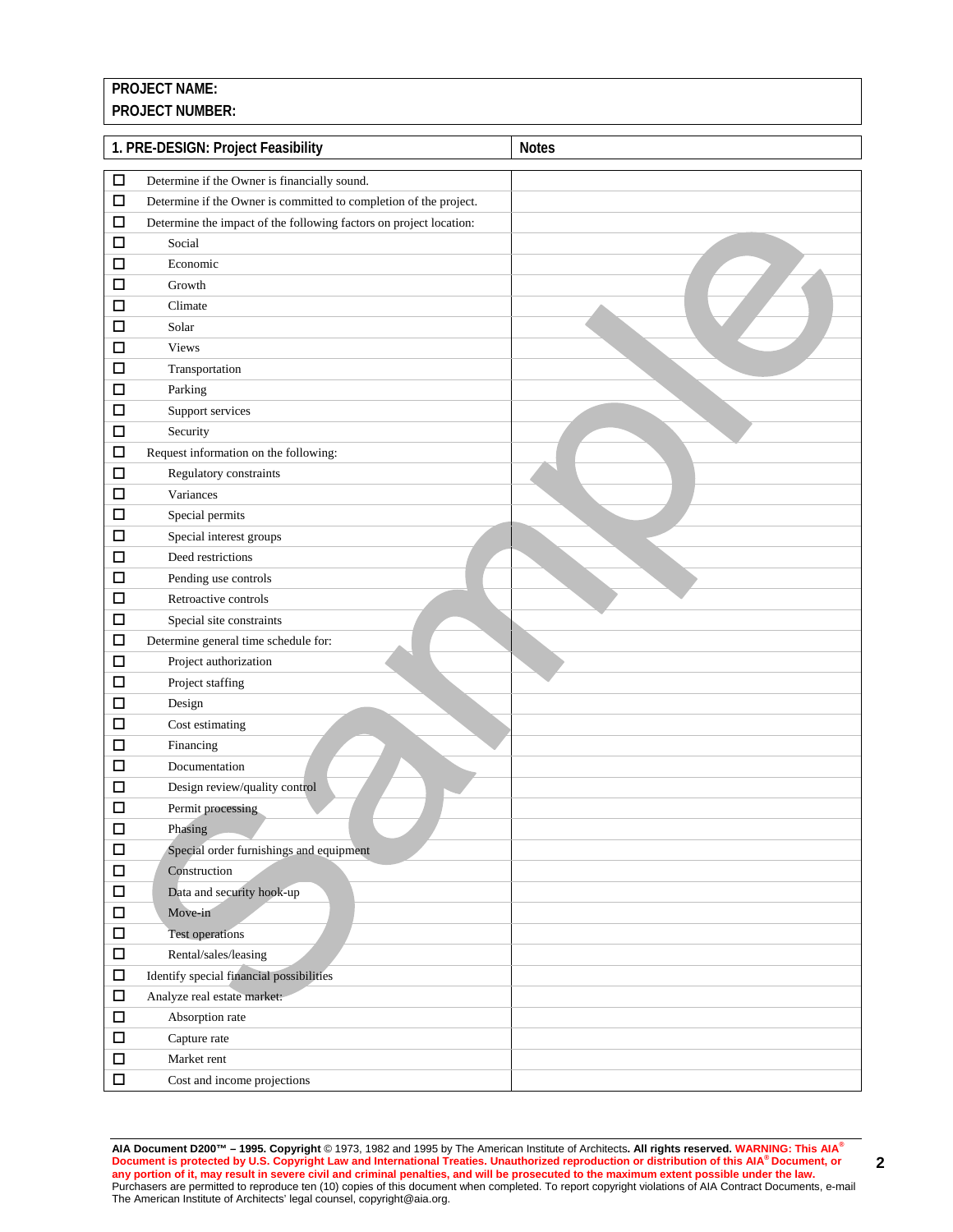| PROJECT NUMBER: |  |
|-----------------|--|

|        | 1. PRE-DESIGN: Project Feasibility                                 | <b>Notes</b> |
|--------|--------------------------------------------------------------------|--------------|
| $\Box$ | Develop estimates for total project cost including:                |              |
| $\Box$ | Property                                                           |              |
| □      | Survey and soil reports                                            |              |
| $\Box$ | Site preparation                                                   |              |
| $\Box$ | Pre-design and programming                                         |              |
| $\Box$ | Architectural compensation                                         |              |
| $\Box$ | Engineering compensation                                           |              |
| □      | Special consultants                                                |              |
| □      | On-site improvements                                               |              |
| $\Box$ | Off-site improvements                                              |              |
| $\Box$ | Permits                                                            |              |
| □      | Testing                                                            |              |
| $\Box$ | Inspection                                                         |              |
| $\Box$ | Construction                                                       |              |
| □      | Tenant improvements                                                |              |
| □      | Furniture                                                          |              |
| □      | Equipment                                                          |              |
| $\Box$ | Telecommunications systems                                         |              |
| $\Box$ | Security                                                           |              |
| □      | Landscaping                                                        |              |
| □      | Property taxes                                                     |              |
| $\Box$ | Insurance                                                          |              |
| $\Box$ | Mortgage loan fees                                                 |              |
| □      | Interim loan fees                                                  |              |
| □      | Interest payments                                                  |              |
| $\Box$ | Closing costs                                                      |              |
| $\Box$ | Post-design services                                               |              |
| □      | Leasing agent fees                                                 |              |
| □      | Sales commission                                                   |              |
| □      | Contingency allowances                                             |              |
| $\Box$ | Develop estimates for annual project operating expenses including: |              |
| $\Box$ | Debt service                                                       |              |
| $\Box$ | Utilities                                                          |              |
| $\Box$ | Facilities management                                              |              |
| $\Box$ | Leasing                                                            |              |
| $\Box$ | Cleaning                                                           |              |
| $\Box$ | Maintenance                                                        |              |
| $\Box$ | Landscaping                                                        |              |
| $\Box$ | Exterior maintenance                                               |              |
| $\Box$ | Property taxes                                                     |              |
| $\Box$ | Insurance                                                          |              |
| $\Box$ | Accounting fees                                                    |              |
| $\Box$ | Security                                                           |              |
| $\Box$ | Inflation index                                                    |              |
| $\Box$ | Contingency allowances                                             |              |
| $\Box$ | Operations personnel                                               |              |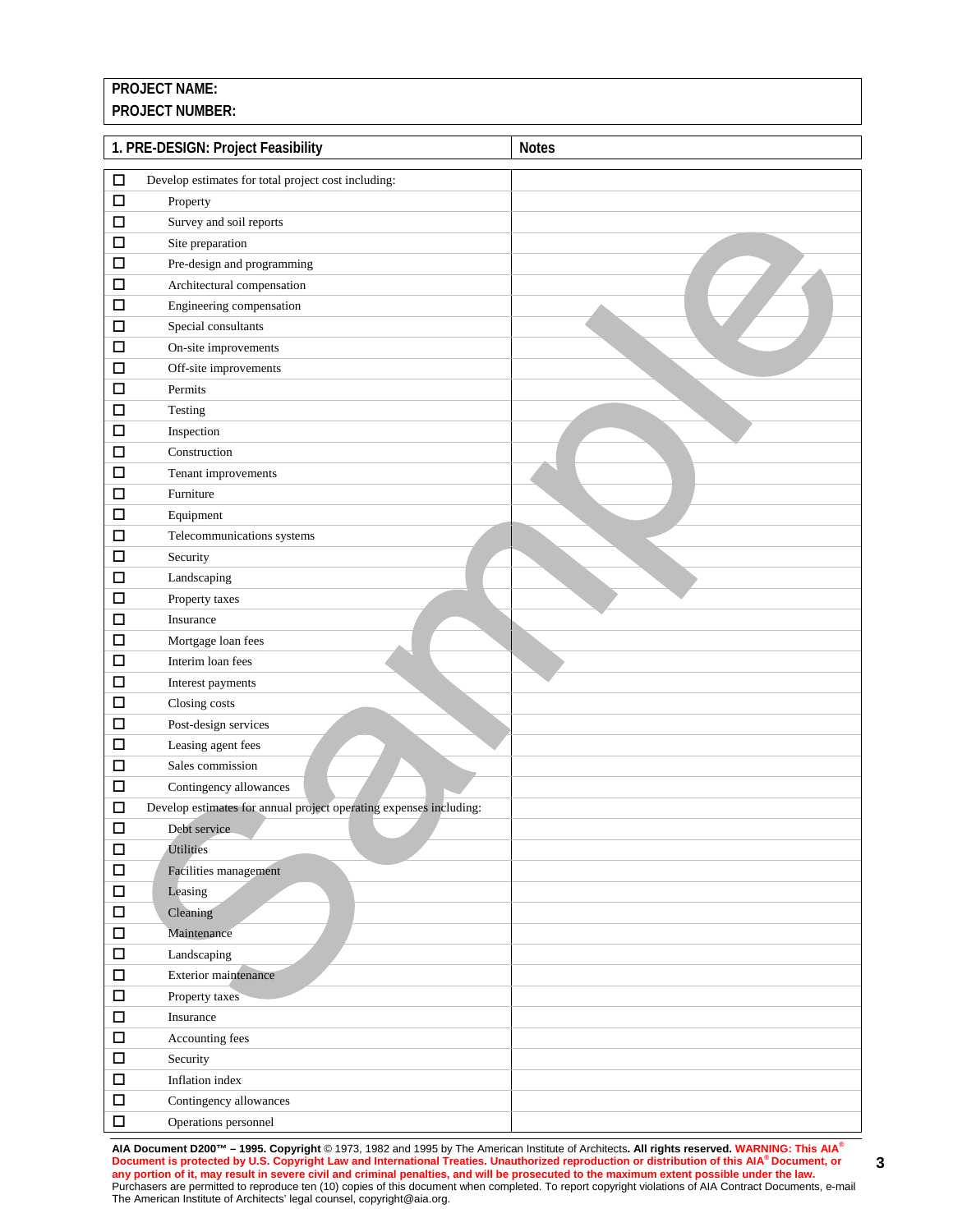|        | 1. PRE-DESIGN: Project Feasibility                                  | <b>Notes</b> |  |
|--------|---------------------------------------------------------------------|--------------|--|
|        |                                                                     |              |  |
| $\Box$ | Develop estimates for gross rental, lease or sale income including: |              |  |
| □      | Space or function types                                             |              |  |
| □      | Square footage                                                      |              |  |
| □      | Income per square foot                                              |              |  |
| $\Box$ | Vacancy rate                                                        |              |  |
| □      | Prepare cash flow statement                                         |              |  |
| □      | Obtain special tax considerations, if any, including:               |              |  |
| □      | Tax incentives                                                      |              |  |
| $\Box$ | Building depreciation                                               |              |  |
| □      | Furniture/equipment depreciation                                    |              |  |
| $\Box$ | Deferred taxes                                                      |              |  |
| □      | Interest deductions                                                 |              |  |
| □      | Capital gain                                                        |              |  |
| □      |                                                                     |              |  |
| □      |                                                                     |              |  |
| □      |                                                                     |              |  |

O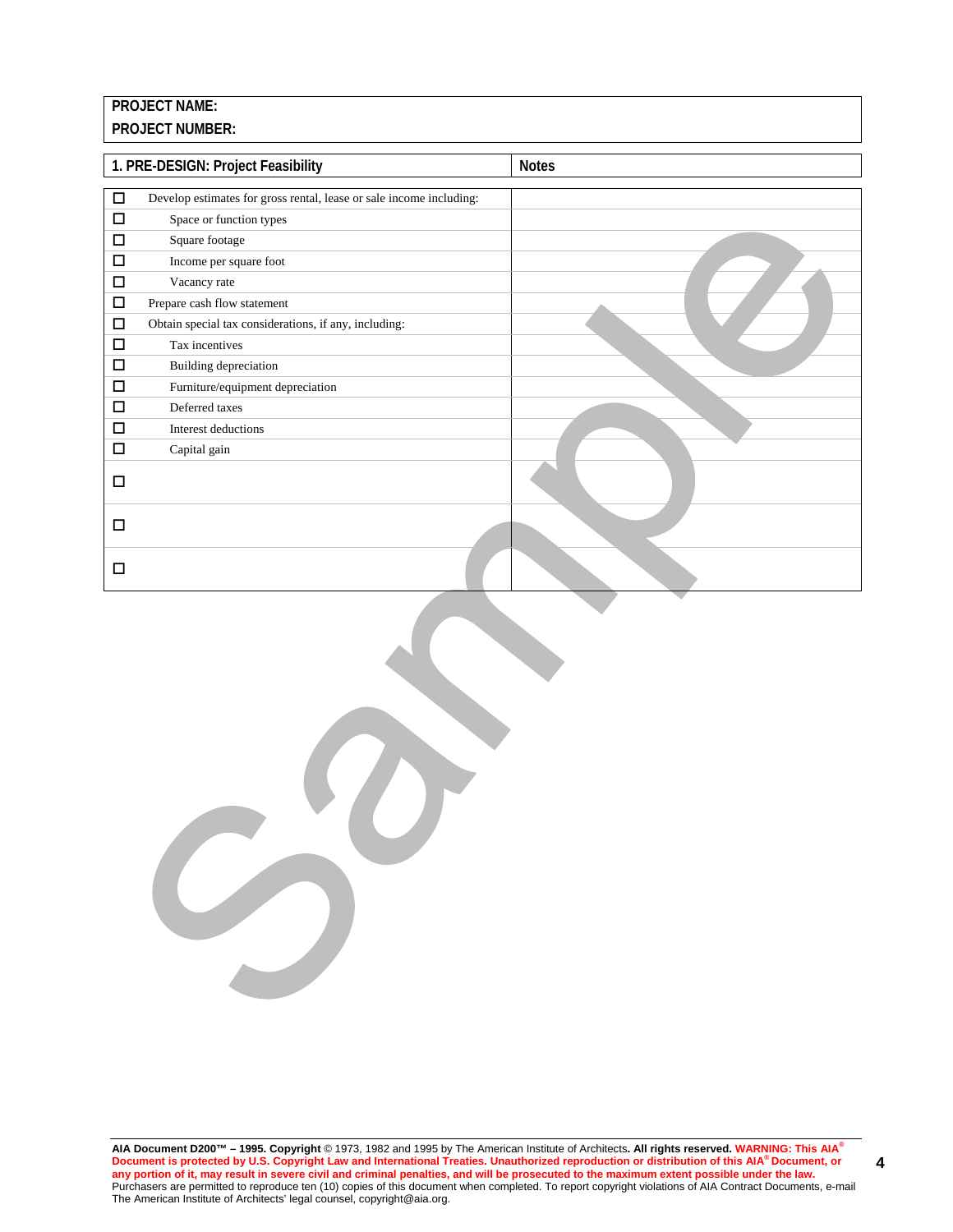**PROJECT NUMBER:**

|        | 1. PRE-DESIGN: Project Presentation                                 | <b>Notes</b> |
|--------|---------------------------------------------------------------------|--------------|
| $\Box$ | Identify Owner team personnel and roles.                            |              |
| $\Box$ | Submit project questionnaire to Owner.                              |              |
| □      | Identify Owner requirements and address prior to the presentation.  |              |
| $\Box$ | Prepare agenda and story boards for presentation.                   |              |
| $\Box$ | Identify presentation site and configuration:                       |              |
| $\Box$ | Lighting                                                            |              |
| $\Box$ | Outlets/how many/where                                              |              |
| $\Box$ | Existing projection capabilities                                    |              |
| $\Box$ | Table                                                               |              |
| □      | Seating                                                             |              |
| □      | Size                                                                |              |
| □      | Natural light                                                       |              |
| □      | Blinds/curtains                                                     |              |
| □      | Special equipment                                                   |              |
| □      | Screen type and size                                                |              |
| $\Box$ | Decide on presentation format and media for this project:           |              |
| □      | Drawings                                                            |              |
| □      |                                                                     |              |
|        | Renderings                                                          |              |
| □      | Models                                                              |              |
| □      | Photos                                                              |              |
| $\Box$ | Slides                                                              |              |
| 口      | Overhead projection                                                 |              |
| □      | Video                                                               |              |
| $\Box$ | Computer/CAD/transport equipment                                    |              |
| $\Box$ | If presentation is out of the office, determine equipment required: |              |
| □      | Slide or overhead projection                                        |              |
| □      | Extra lamp                                                          |              |
| □      | Different lens                                                      |              |
| $\Box$ | 50' extension cord                                                  |              |
| □      | Extra slide tray                                                    |              |
| □      | Extra support (for height adjustment)                               |              |
| $\Box$ | Need to bring screen                                                |              |
| $\Box$ | Computer                                                            |              |
| $\Box$ | Outlet type                                                         |              |
| $\Box$ | Enlargement capability for projection                               |              |
| $\Box$ | Table for support                                                   |              |
| $\Box$ | Brief participants on dress, speaking roles, and seating.           |              |
| $\Box$ | Set time limit on presentation.                                     |              |
|        |                                                                     |              |
| $\Box$ | Request debriefing. (Be specific)                                   |              |
|        |                                                                     |              |
| $\Box$ |                                                                     |              |
|        |                                                                     |              |
| $\Box$ |                                                                     |              |
|        |                                                                     |              |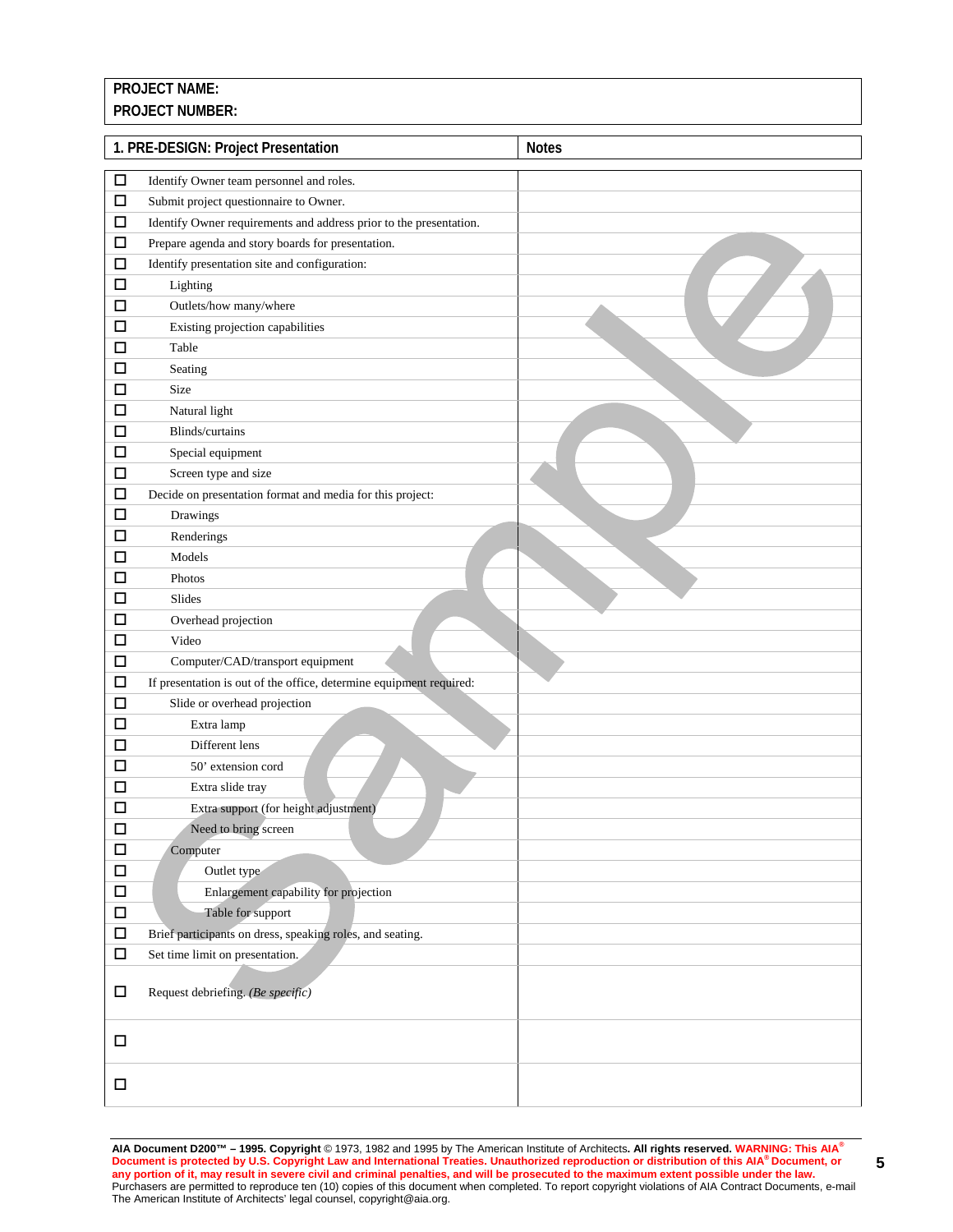|             | 1. PRE-DESIGN: Pre-Contract                                                                                                                | Notes |
|-------------|--------------------------------------------------------------------------------------------------------------------------------------------|-------|
|             | Verify your ability to meet the professional liability insurance and                                                                       |       |
| □           | licensing requirements of the project locality.                                                                                            |       |
| □           | Determine basis of services:                                                                                                               |       |
| □           | Basic services agreement                                                                                                                   |       |
| □           | Designated services agreement                                                                                                              |       |
| □           | Interior design services agreement                                                                                                         |       |
| □           | Construction management agreement                                                                                                          |       |
| □           | Design-build agreement                                                                                                                     |       |
| □           | Determine what constitutes additional or supplemental services if                                                                          |       |
|             | basic services agreement is used.                                                                                                          |       |
| □           | Determine designated services based on AIA Document B163TM, if<br>applicable.                                                              |       |
| □           | Ascertain method for award of construction contract:                                                                                       |       |
| □           | Direct selection                                                                                                                           |       |
| □           | Competitive bidding (open or closed)                                                                                                       |       |
| ◻           | Negotiated                                                                                                                                 |       |
| □           | Single-prime                                                                                                                               |       |
| ◻           | Multiple prime                                                                                                                             |       |
| □           | Construction management                                                                                                                    |       |
| □           | Design-build                                                                                                                               |       |
|             |                                                                                                                                            |       |
| □           | Review program requirements with the Owner.                                                                                                |       |
| □           | Determine Owner's time schedule for bidding and occupancy.<br>Determine Owner's budget and determine its basis (e.g., cost estimate,       |       |
| □           | available funds, fixed limit of construction cost, etc.)                                                                                   |       |
| □           | Determine whether project budget, schedule and program objectives                                                                          |       |
| □           | are compatible and realistic.<br>Determine the compensation method for all services.                                                       |       |
|             | Select and organize the design team, including structural, mechanical,                                                                     |       |
| □           | electrical and special consultants.                                                                                                        |       |
| □           | Inquire regarding consultants' abilities to meet time schedule, liability<br>insurance and licensing requirements; determine compensation. |       |
| □           | Prepare project estimating and budget worksheet:                                                                                           |       |
| □           | Time required for services                                                                                                                 |       |
| □           | Personnel time and production cost projections                                                                                             |       |
| □           | Cost of basic services for entire project                                                                                                  |       |
|             | Cost of contemplated additional services                                                                                                   |       |
| □<br>$\Box$ |                                                                                                                                            |       |
|             | Compensation required for additional services                                                                                              |       |
| □           | Estimate of reimbursable expenses                                                                                                          |       |
| □           | Cost of special insurance                                                                                                                  |       |
| □           | Other costs (consultants, etc.)                                                                                                            |       |
| □           | Verify form of general conditions to be used.                                                                                              |       |
| □           | Prepare Owner-Architect agreement form and submit to Owner. Have<br>legal and insurance counsel review any modifications or specific       |       |
|             | provisions required by Owner.                                                                                                              |       |
| □           | Verify that the office has the means, space, equipment and personnel                                                                       |       |
| □           | capabilities required to complete the project. Consider:<br>Conflicts with other projects                                                  |       |
| □           | New hiring                                                                                                                                 |       |
| □           | Expansion                                                                                                                                  |       |
| □           | Joint venture                                                                                                                              |       |
|             |                                                                                                                                            |       |
| □           | <b>Branch</b> office                                                                                                                       |       |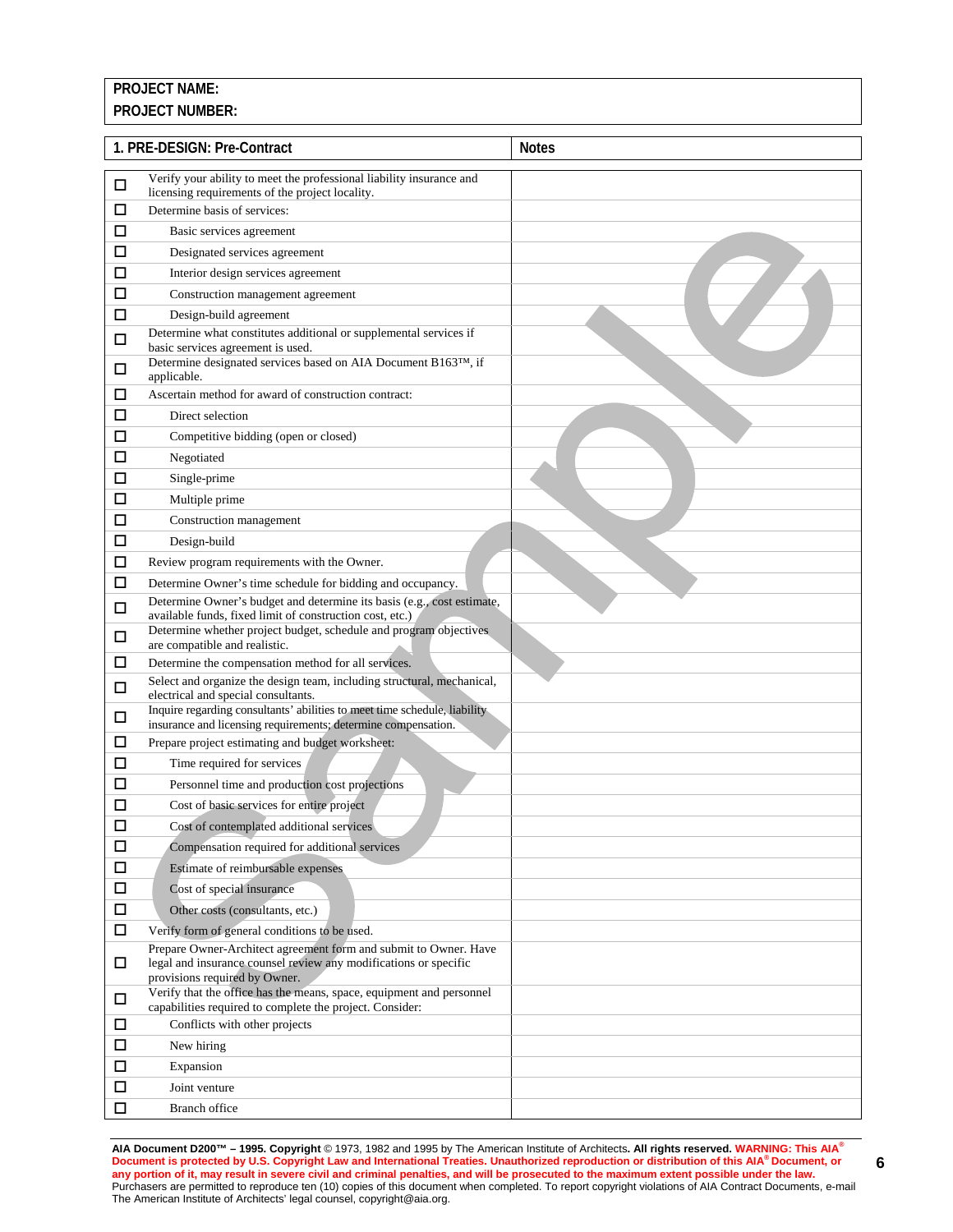| 1. PRE-DESIGN: Pre-Contract |                                                                                                                                        | <b>Notes</b> |  |
|-----------------------------|----------------------------------------------------------------------------------------------------------------------------------------|--------------|--|
|                             |                                                                                                                                        |              |  |
| □                           | Review final agreement with legal and insurance counsel. Approve<br>any modifications made by Owner, or renegotiate.                   |              |  |
| □                           | Verify that party signing for Owner is legally authorized to execute the<br>agreement.                                                 |              |  |
| $\Box$                      | Prepare three originals for signature, complete execution of the<br>agreement and schedule or initiate the first formal phase of work. |              |  |
| □                           | Submit initial invoice to Owner; if applicable, include reimbursable<br>expenses.                                                      |              |  |
| □                           | Submit information required by the agreement.                                                                                          |              |  |
| □                           | Distribute executed originals and copies of the final agreement to<br>appropriate parties.                                             |              |  |
| □                           | Assign project number.                                                                                                                 |              |  |
| □                           |                                                                                                                                        |              |  |
| п                           |                                                                                                                                        |              |  |
| П                           |                                                                                                                                        |              |  |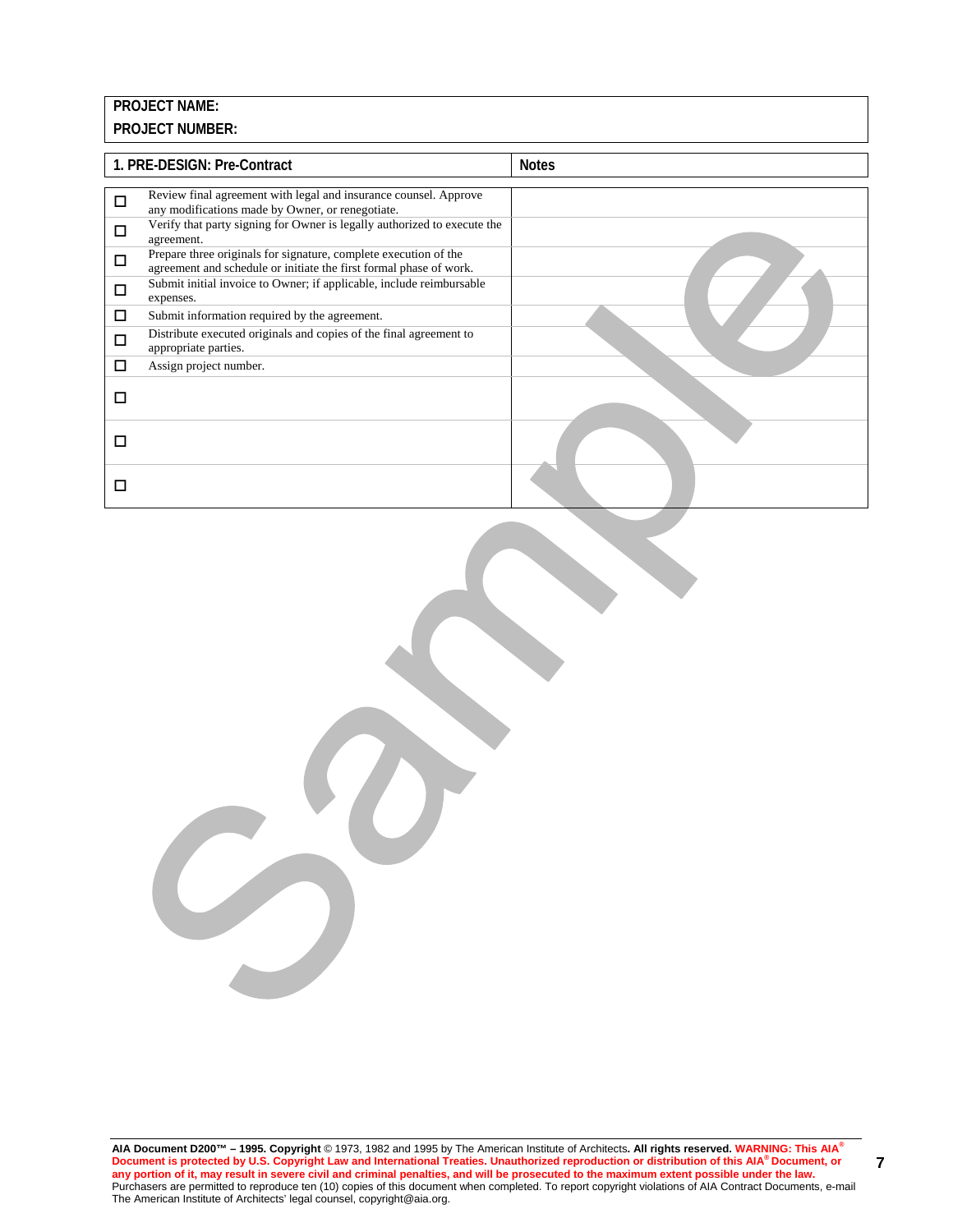|        | 1. PRE-DESIGN: Project Administration                                                                                  | <b>Notes</b> |
|--------|------------------------------------------------------------------------------------------------------------------------|--------------|
| $\Box$ | Determine the first phase of work as defined in the executed Owner-<br>Architect agreement:                            |              |
| □      | Feasibility/market studies                                                                                             |              |
| □      | Financial feasibility                                                                                                  |              |
| □      | <b>Budget feasibility</b>                                                                                              |              |
| □      | Assistance in preparing financing applications and/or any other<br>special applications                                |              |
| □      | Assistance in preparing initial agency permit applications                                                             |              |
| □      | Assistance in selecting consultant for EIR report                                                                      |              |
| □      | Assistance in special studies or analysis prior to programming                                                         |              |
| □      | Programming                                                                                                            |              |
| □      | Allocate architectural fee:                                                                                            |              |
| □      | Profit                                                                                                                 |              |
| □      | Direct expenses                                                                                                        |              |
| □      | Indirect expenses                                                                                                      |              |
| □      | Consultants                                                                                                            |              |
| □      | Compare architectural fee with office's hourly costs and establish the<br>number of work hours for each phase of work: |              |
| □      | Programming                                                                                                            |              |
| ◻      | Site Analysis                                                                                                          |              |
| ◻      | Schematic Design                                                                                                       |              |
| □      | Design Development                                                                                                     |              |
| □      | <b>Construction Documents</b>                                                                                          |              |
| □      | <b>Bidding or Negotiation</b>                                                                                          |              |
| □      | <b>Contract Administration</b>                                                                                         |              |
| □      | Post-Construction services                                                                                             |              |
| □      | Prepare a project schedule based on the project objectives and<br>architectural fee.                                   |              |
| □      | Distribute the project schedule to all project participants.                                                           |              |
| □      | Create a project record book in accordance with office standards.                                                      |              |
| □      | Develop project accounting procedures.                                                                                 |              |
| □      | Maintain weekly project expense reports.                                                                               |              |
| □      | Determine monthly calendar date for submittal of invoices from<br>consultants.                                         |              |
| □      | Create project filing system in accordance with office standards.                                                      |              |
| □      | Prepare project directory.                                                                                             |              |
| $\Box$ | Distribute project directory.                                                                                          |              |
| □      | Distribute copies of the Owner-Architect agreement to all project<br>consultants for review.                           |              |
| □      | Verify consultant professional liability coverage.                                                                     |              |
| $\Box$ | Prepare consultant agreements and obtain signatures.                                                                   |              |
| □      | Distribute executed consultant agreements.                                                                             |              |
| $\Box$ |                                                                                                                        |              |
| □      |                                                                                                                        |              |
|        |                                                                                                                        |              |
| □      |                                                                                                                        |              |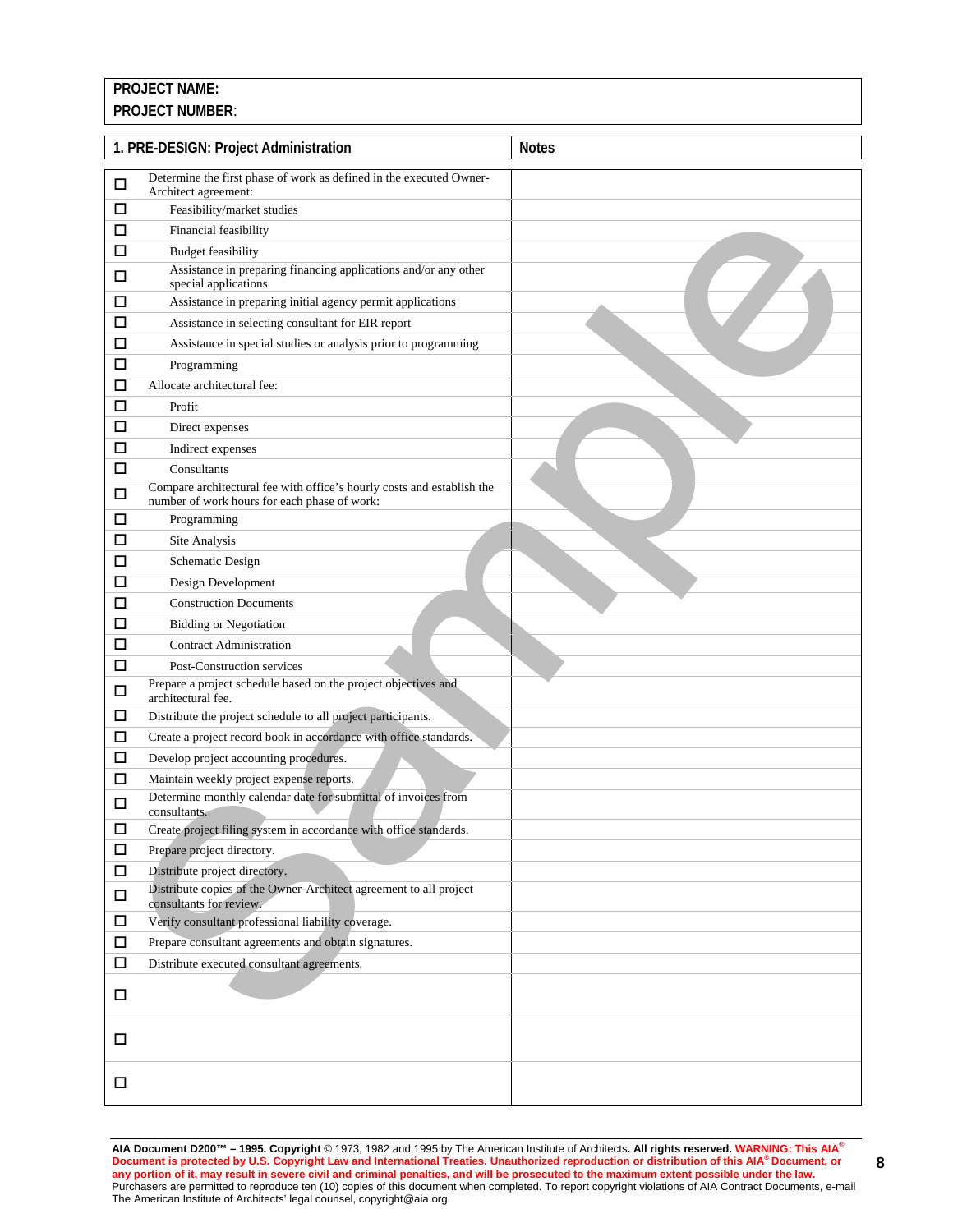#### **PROJECT NUMBER:**

|        | 1. PRE-DESIGN: Project Programming                                                                                                                                                | <b>Notes</b> |
|--------|-----------------------------------------------------------------------------------------------------------------------------------------------------------------------------------|--------------|
| $\Box$ | Determine the extent of Owner, Architect and consultant responsibilities<br>relative to the building design program.                                                              |              |
| $\Box$ | Reconcile the building design program with the Owner's budget.<br>Advise the Owner if budget and program are not compatible.                                                      |              |
| $\Box$ | Verify the Owner's list of building functions and spaces.                                                                                                                         |              |
| □      | Verify the Owner's list of equipment and furnishings.                                                                                                                             |              |
| $\Box$ | When applicable, propose to the Owner the implementation of user<br>surveys.                                                                                                      |              |
| $\Box$ | Identify the Owner's requirements for growth projections.                                                                                                                         |              |
| $\Box$ | Identify the Owner's representative responsible for functional<br>relationships and their hierarchies.                                                                            |              |
| $\Box$ | Identify specific departmental and room occupancies.                                                                                                                              |              |
| $\Box$ | Create room function and relationship criteria and proceed with a user<br>survey.                                                                                                 |              |
| $\Box$ | Create a departmental interaction matrix.                                                                                                                                         |              |
| $\Box$ | Create a room-by-room interaction diagram.                                                                                                                                        |              |
| $\Box$ | Create a bubble diagram of the departmental and room-by-room<br>interaction matrix with important relationship rankings.                                                          |              |
| $\Box$ | Determine the Owner's spatial requirements.                                                                                                                                       |              |
| $\Box$ | Determine preliminary structural, mechanical, electrical and other<br>engineering systems                                                                                         |              |
| $\Box$ | Create horizontal and vertical diagrammatic block plans with relative<br>spatial requirements. Identify all rooms, corridors, and vertical<br>circulation; provide exit analysis. |              |
| □      | Review the diagrammatic block plans and program with the Owner.                                                                                                                   |              |
| □      | Obtain the Owner's written authorization to proceed.                                                                                                                              |              |
| □      |                                                                                                                                                                                   |              |
| □      |                                                                                                                                                                                   |              |
| □      |                                                                                                                                                                                   |              |
|        |                                                                                                                                                                                   |              |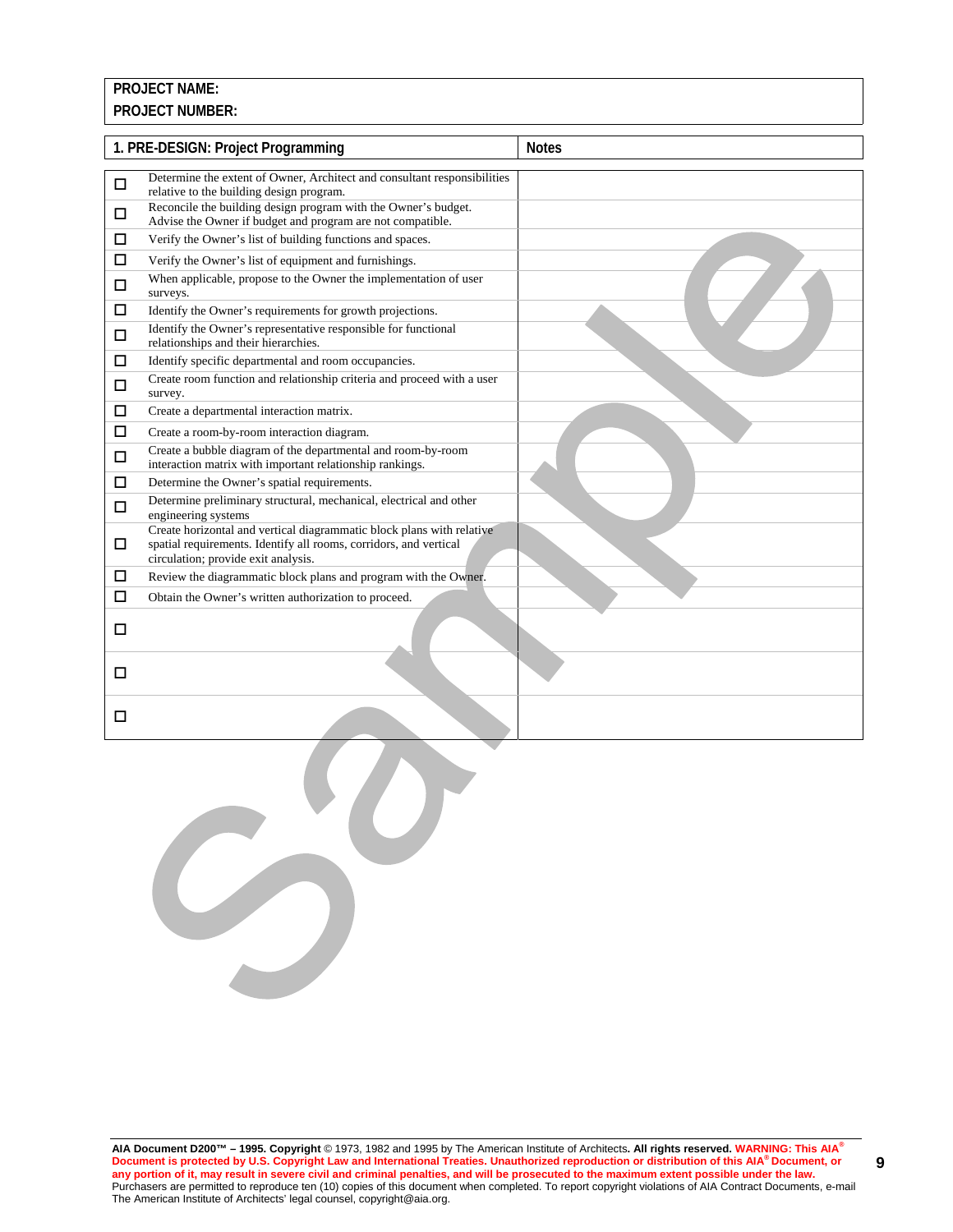|        | 2. SITE ANALYSIS: Site Evaluation                                                                                                                                                             | <b>Notes</b> |
|--------|-----------------------------------------------------------------------------------------------------------------------------------------------------------------------------------------------|--------------|
| □      | Request land survey from the Owner.                                                                                                                                                           |              |
| $\Box$ | Review the topographic and boundary survey. Check major features<br>through on-site observation.                                                                                              |              |
| $\Box$ | Determine zoning requirements.                                                                                                                                                                |              |
| $\Box$ | Secure photographs showing major site features and surrounding<br>influences.                                                                                                                 |              |
| $\Box$ | Secure available USGS maps of the site.                                                                                                                                                       |              |
| $\Box$ | Secure any maps or photos produced by local or state agencies of the site.                                                                                                                    |              |
| $\Box$ | Secure an aerial photograph of the entire site and its surroundings.                                                                                                                          |              |
| $\Box$ | Obtain seasonal climate and microclimate data from the weather service.                                                                                                                       |              |
| $\Box$ | Obtain seasonal solar orientation data.                                                                                                                                                       |              |
| $\Box$ | Prepare solar orientation diagrams.                                                                                                                                                           |              |
| $\Box$ | Determine drainage, erosion control and storm water detention<br>requirements.                                                                                                                |              |
| $\Box$ | Obtain consultant site data requirements.                                                                                                                                                     |              |
| $\Box$ | Prepare a list for the Owner's review of testing companies and<br>laboratories that may be used to analyze the site.                                                                          |              |
| $\Box$ | Assist the client in securing necessary soil and related site tests and<br>required investigations.                                                                                           |              |
| $\Box$ | Determine availability, quantity and quality of existing site utilities.                                                                                                                      |              |
| $\Box$ | Verify from local and state agencies what special site investigations<br>are required.                                                                                                        |              |
| □      | Have the design team and all consulting staff visit and examine the<br>site. Confirm that all site data has been reviewed by all responsible<br>parties prior to proceeding with site design. |              |
| $\Box$ |                                                                                                                                                                                               |              |
| □      |                                                                                                                                                                                               |              |
| □      |                                                                                                                                                                                               |              |
|        |                                                                                                                                                                                               |              |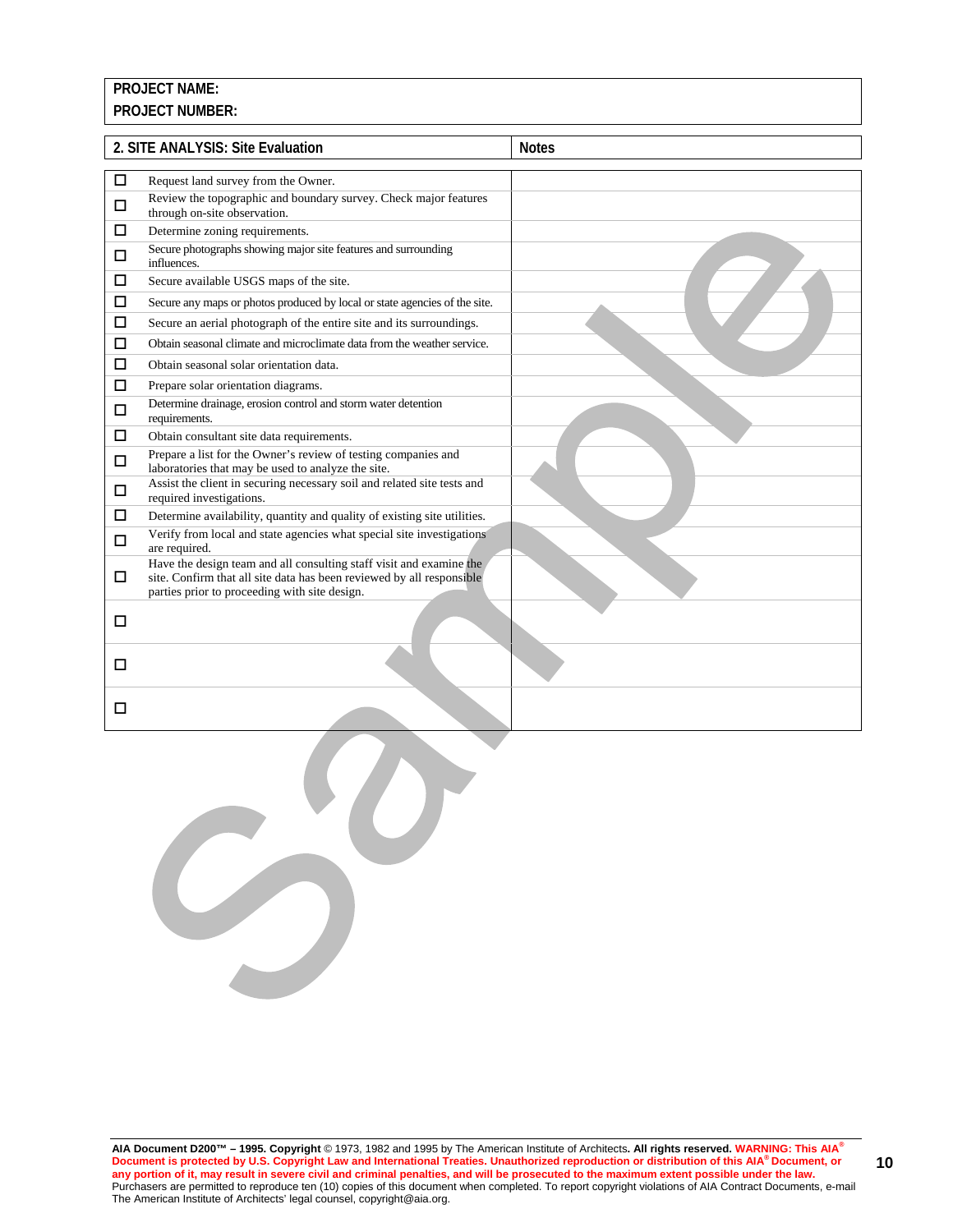|        | 2. SITE ANALYSIS: Environmental Impact Report                       | <b>Notes</b> |
|--------|---------------------------------------------------------------------|--------------|
| □      | Determine format and content requirements:                          |              |
| □      | Legal requirements of format and content                            |              |
| ◻      | Public agency checklists                                            |              |
| □      | Samples of similar reports in public records                        |              |
|        | Determine the structure of the report; include general and specific |              |
| □      | environmental issues.                                               |              |
| □      | Report on topics relating to:                                       |              |
| □      | Aesthetic enhancement                                               |              |
| ◻      | Neighborhood and local enhancement                                  |              |
| □      | Enhancement of neighborhood or local economy                        |              |
| ◻      | Land use improvements                                               |              |
| ◻      | Traffic flow and parking improvements                               |              |
| □      | Site accessibility including ADA compliance                         |              |
| □      | Air quality protection or improvements                              |              |
| □      | Microclimate, air motion and humidity improvements                  |              |
| ◻      | Water quality protection or improvement                             |              |
| ◻      | Improved surface water flow                                         |              |
| □      | Improved ground water retention                                     |              |
| □      | Earth slide and erosion prevention                                  |              |
| ◻      | Animal life preservation or enhancement                             |              |
| □      | Plant life protection or enhancement                                |              |
| □      | Historic preservation                                               |              |
| ◻      | Archaeological protection                                           |              |
| ◻      | Noise abatement                                                     |              |
| ◻      | Hazardous materials                                                 |              |
| □      | Glare and reflectance prevention                                    |              |
| □      | Natural resource development                                        |              |
| □      | Tax revenue increase                                                |              |
| ◻      | Improved market for utility services                                |              |
| □      | Improved market for local services                                  |              |
| □      | Neighborhood or local security improvement                          |              |
| □      | Health and recreation enhancements                                  |              |
| □      | Local ethnic values recognition                                     |              |
| □      | Identify environmental impact considerations relating to:           |              |
| $\Box$ | Acquisition of property                                             |              |
| □      | Relocation of tenants or Owners                                     |              |
| □      | Effect of the project on other real property                        |              |
| $\Box$ | Demolition of existing structures/tree salvage and removal          |              |
| $\Box$ | Construction                                                        |              |
| $\Box$ | Operation of the facility                                           |              |
| □      | Future related or contiguous development                            |              |
|        |                                                                     |              |
| □      |                                                                     |              |
| □      |                                                                     |              |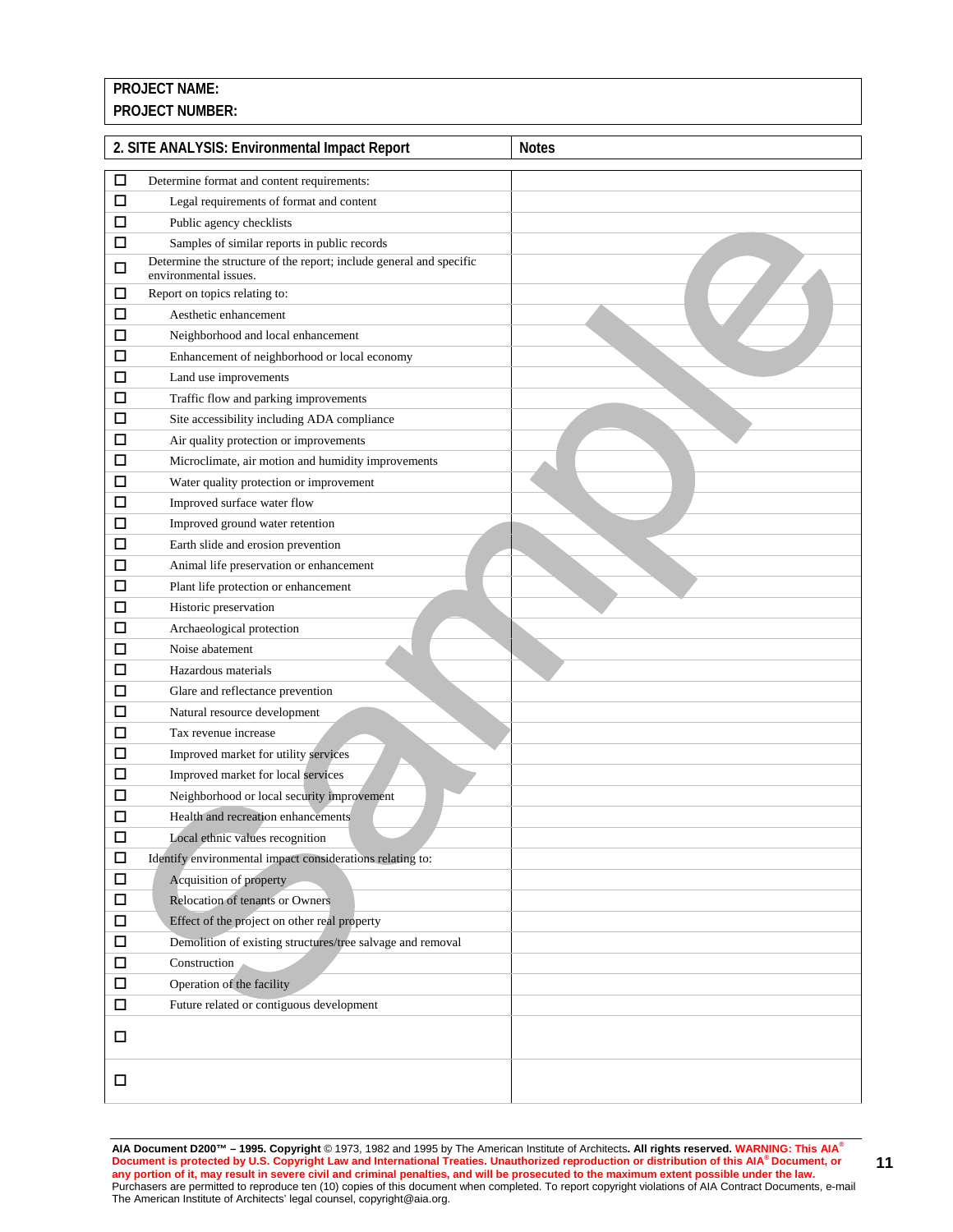### 2. SITE ANALYSIS: Permits **Notes Notes**  $\Box$ Prepare a directory of governing agencies and their representatives' names, addresses, and phone numbers. Include a section that lists applicable codes, regulations and ordinances that pertain to this project. Identify applicable revisions or changes to codes, regulations and ordinances. Identify the full approval process and prepare a sequential schedule  $\Box$ indicating each agency's approval, timeframe and deadline. Identify team members responsible for governing agency contact. Meet with agency representatives to identify special problems.  $\Box$ Meet with the Owner to review all ambiguities and contradictions in the applicable codes, regulations and ordinances. Map out a strategy to address these issues. Assist the Owner in completion of applications for approval.  $\Box$  $\Box$  $\Box$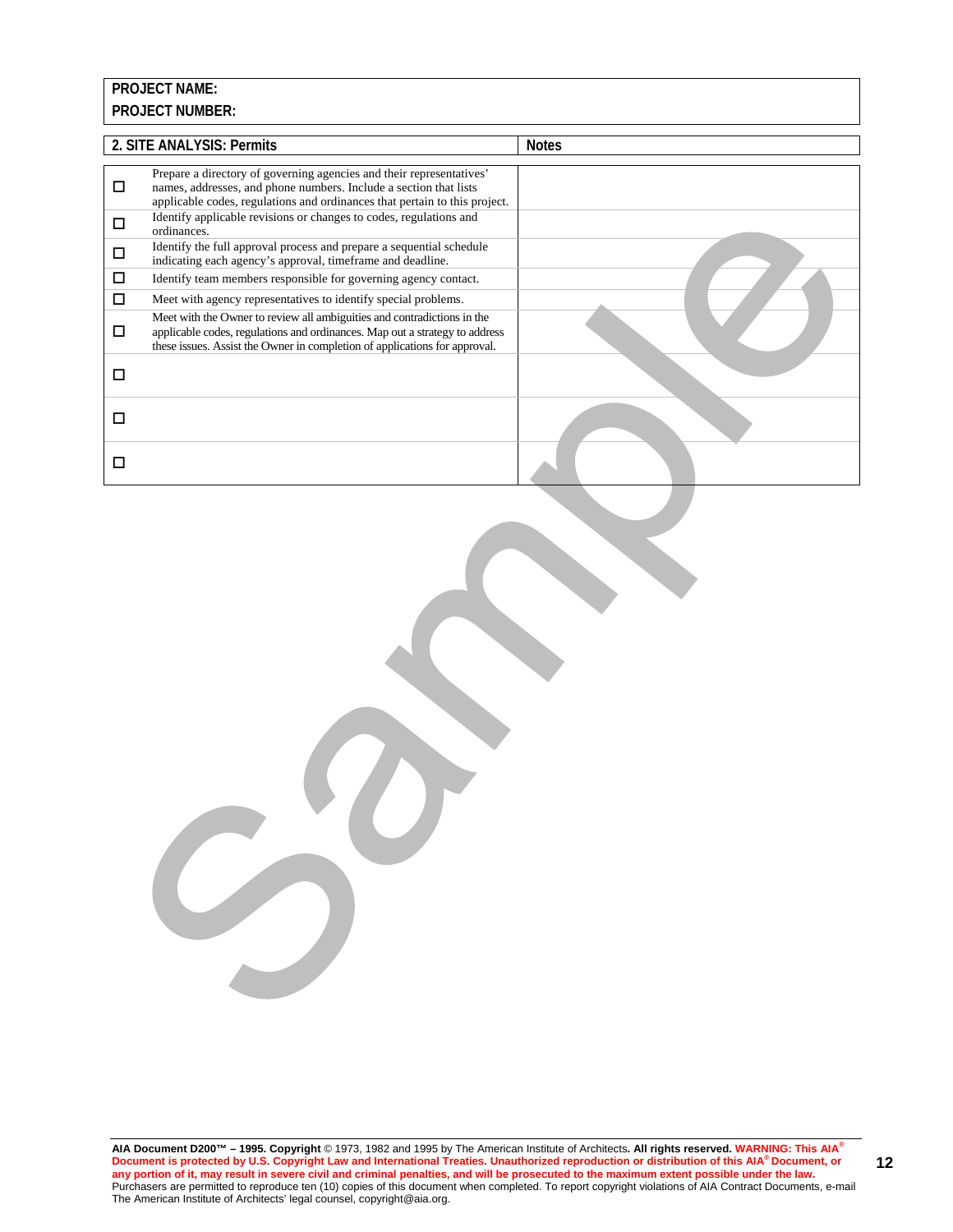#### **3. SCHEMATIC DESIGN Notes** Notes Periodically review internal office budgets and production schedules; compare with actual progress.  $\square$  Submit monthly or periodic invoices to the Owner for payment; include reimbursable expenses. Obtain the name of the Owner's authorized representative. □ Update and distribute project directory. Assign staff to the project. Distribute project schedule to Owner, project staff and consultants. Review all data furnished, including building design program, budget, project budget, legal, site, code, space and special Owner requirements.  $\Box$  Prepare functional space plans. Provide engineers and consultants with pertinent program data and functional space plans. □ Analyze comparative systems with engineers and consultants; select systems to be used in the project. Determine system space and location requirements. □ Structural Mechanical Electrical  $\Box$  Other consultants  $\Box$  Require all consultants to produce their schematic plans following the same format, scale, and drawing positioning as the architectural drawings.  $\Box$ Create or obtain lists of special building equipment and fixtures required by the Owner that may affect consultants' work; distribute the lists to appropriate consultants.  $\Box$ Review architectural schematic diagrams with consultants. Conduct one or more consultant coordination meetings regarding system compatibility. Confirm that the selected engineering and construction systems are<br> $\Box$ compatible with one another. **Prepare basic Schematic Design documents to include:**  $\boxed{\fbox{5:} \begin{tabular}{l} \hline \textbf{1} & \textbf{1} & \textbf{1} & \textbf{1} & \textbf{1} & \textbf{1} & \textbf{1} & \textbf{1} & \textbf{1} & \textbf{1} & \textbf{1} & \textbf{1} & \textbf{1} & \textbf{1} & \textbf{1} & \textbf{1} & \textbf{1} & \textbf{1} & \textbf{1} & \textbf{1} & \textbf{1} & \textbf{1} & \textbf{1} & \textbf{1} & \textbf{1} & \textbf{1} & \textbf{1} & \textbf{1} & \textbf{$ relationships Sections through the site showing vertical relationships  $\Box$  Principal floor plans  $\Box$  General descriptive views or elevations  $\Box$  Illustrative sketches, models or renderings, if required Calculate areas and volumes, and analyze plan efficiency of the design by usable area, area per person or other method. Prepare a general description of the project, including materials and equipment outlines.  $\Box$  Begin research on materials, equipment, fixtures and building a systems. Create products and materials file. Start project outline specifications. Obtain and review statements of probable construction cost from each consultant.  $\Box$ Prepare an estimate of probable construction cost based on all available data. Include appropriate contingency to cover future development of the project. If requested by Owner, provide a detailed estimate and/or life cycle costing as additional service.  $\Box$  Select construction cost estimating system: Square foot unit cost Square foot cost according to building type Volume unit cost  $\Box$  Systems estimate  $\Box$  Quantity survey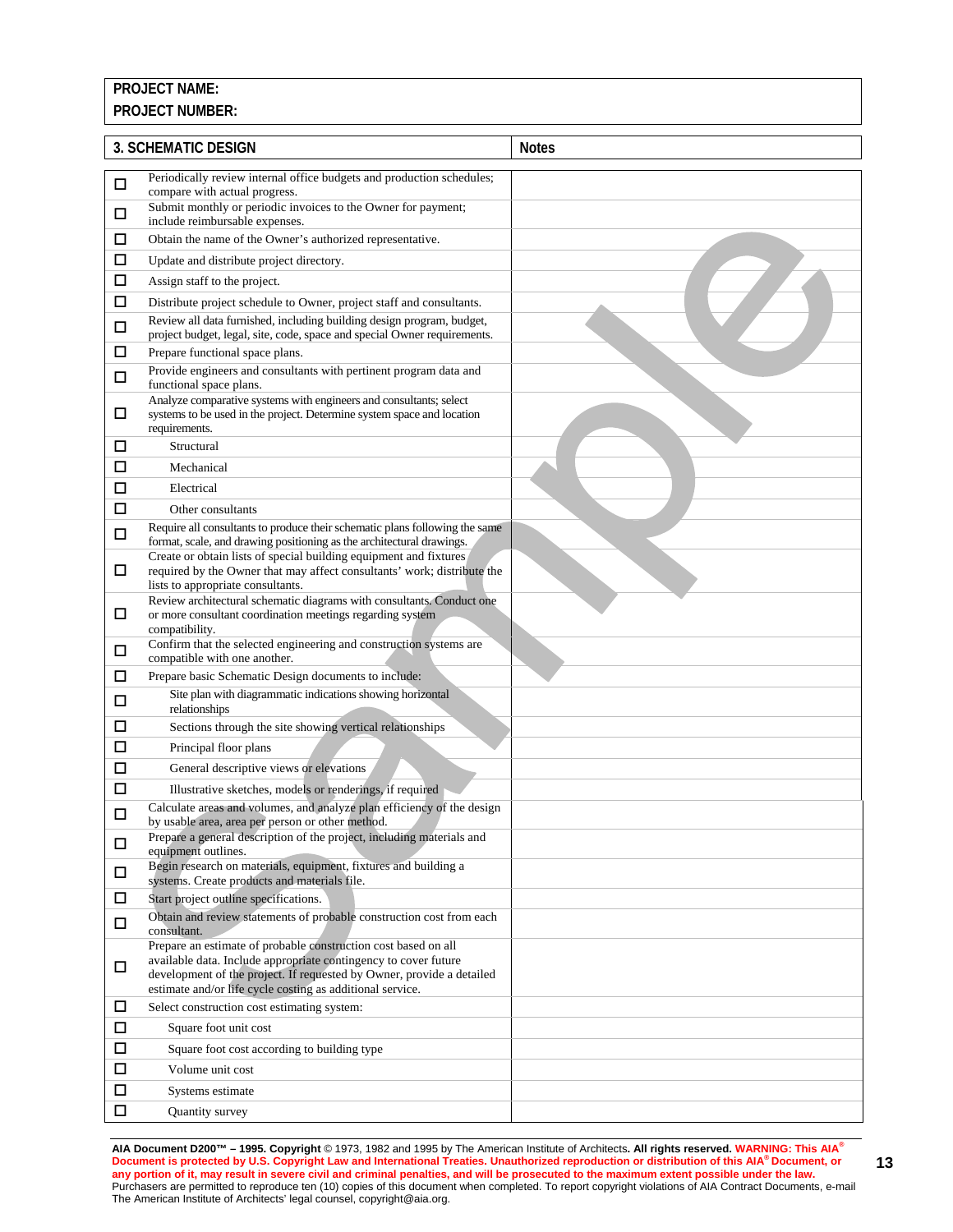|   | <b>3. SCHEMATIC DESIGN</b>                                                                                                                                                                    | <b>Notes</b> |
|---|-----------------------------------------------------------------------------------------------------------------------------------------------------------------------------------------------|--------------|
|   | Submit Schematic Design documents to the Owner.                                                                                                                                               |              |
| □ | (These documents may include, but may not be limited to, drawings,<br>descriptions, calculations, outline specifications, colors, materials and<br>statements of probable construction cost.) |              |
| □ | Plan appropriate presentation media.                                                                                                                                                          |              |
| □ | Prepare presentation of optional design features and variations.                                                                                                                              |              |
| □ | After presentation, evaluate changes and comments.                                                                                                                                            |              |
| □ | Document revisions to scope of the work and review with the Owner.                                                                                                                            |              |
| □ | Obtain Owner's written approval of Schematic Design documents.                                                                                                                                |              |
| □ | Obtain Owner's written authority to proceed to the Design<br>Development phase.                                                                                                               |              |
| □ | Submit monthly or periodic invoice to the Owner for payment; include<br>reimbursable expenses.                                                                                                |              |
| □ |                                                                                                                                                                                               |              |
| □ |                                                                                                                                                                                               |              |
|   |                                                                                                                                                                                               |              |

D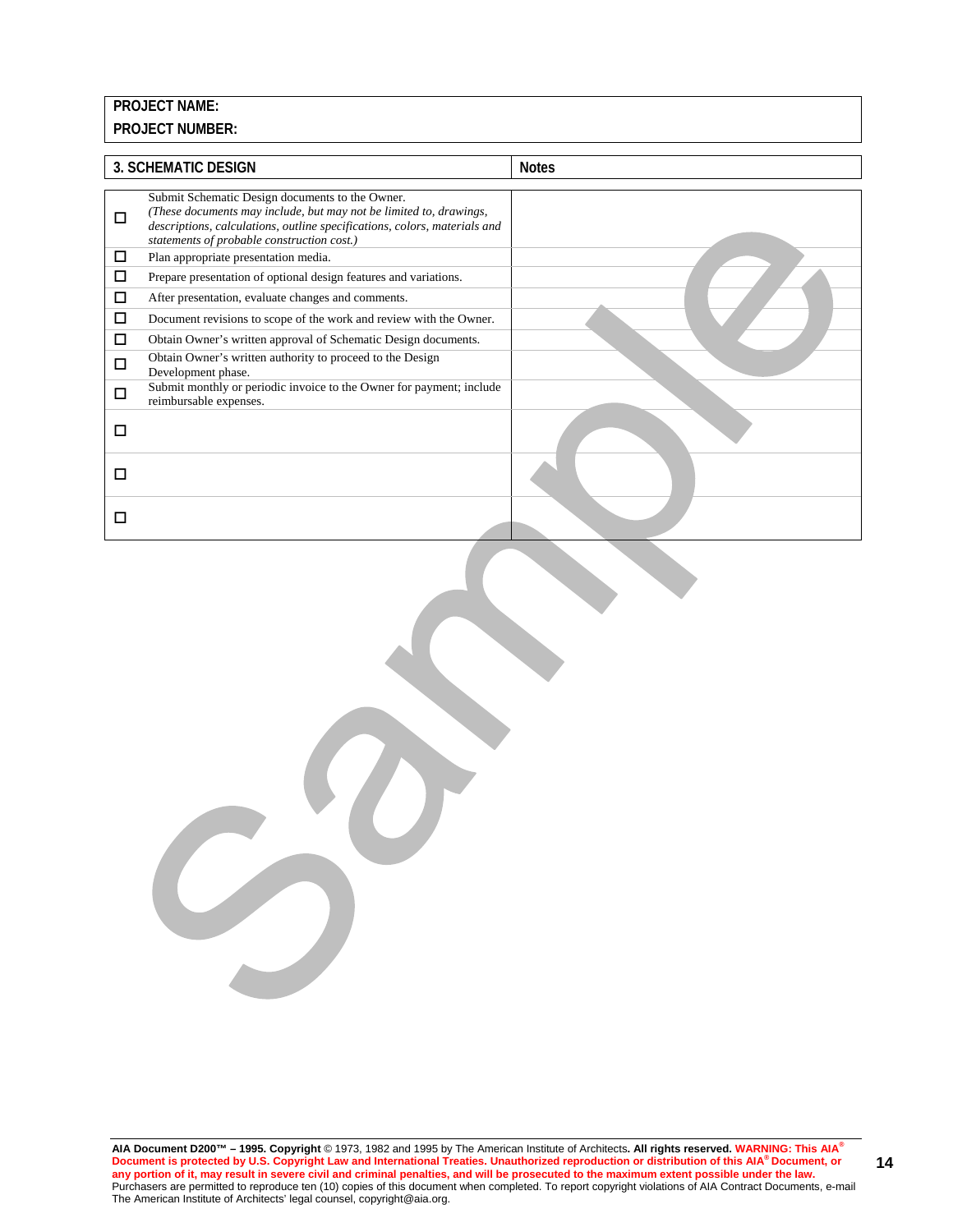| PROJECT NUMBER: |  |
|-----------------|--|

|        | <b>4. DESIGN DEVELOPMENT</b>                                                                                                                   | <b>Notes</b> |
|--------|------------------------------------------------------------------------------------------------------------------------------------------------|--------------|
| □      | Review unresolved issues on Schematic Design checklist.                                                                                        |              |
| □      | Periodically review internal office budgets and production schedules;                                                                          |              |
|        | compare with actual progress.<br>Review and update schedule of completion dates for this and                                                   |              |
| □      | all subsequent phases. Inform the project team and Owner of                                                                                    |              |
|        | any revisions.                                                                                                                                 |              |
| □      | Review and update staff time and production cost projections.                                                                                  |              |
| □      | Adjust number and type of staff as required.<br>Distribute updated project schedule to Owner, staff and                                        |              |
| □      | consultants.                                                                                                                                   |              |
| □      | Update and distribute project directory.                                                                                                       |              |
| □      | As documents develop, confer with and obtain preliminary review<br>from regulatory agencies such as:                                           |              |
| □      | <b>Building department</b>                                                                                                                     |              |
| □      | Fire marshal (state & local)                                                                                                                   |              |
| □      | Dept. of Health                                                                                                                                |              |
| □      | Dept. of Education                                                                                                                             |              |
| □      | Zoning commission                                                                                                                              |              |
| □      | Planning commission                                                                                                                            |              |
| □      | Design review board                                                                                                                            |              |
| □      | Other:                                                                                                                                         |              |
| □      |                                                                                                                                                |              |
| □      |                                                                                                                                                |              |
| $\Box$ | Identify all documents with project number and date.<br>Submit monthly or periodic invoice to the Owner for payment; include                   |              |
| $\Box$ | reimbursable expenses.                                                                                                                         |              |
| □      | Obtain Owner's approval of expenditures for any models, perspectives<br>or renderings required for the project.                                |              |
| □      | Review the building design program and verify compliance.                                                                                      |              |
| □      | Re-check Schematic Design documents for code compliance.                                                                                       |              |
| $\Box$ | Obtain Owner's approval in the event that additional consultants are<br>required.                                                              |              |
| □      | Receive results of all investigations and tests, including soil borings<br>and analysis. If necessary, request additional information. Forward |              |
|        | final information to appropriate consultants.                                                                                                  |              |
| □      | Review all other data received from the Owner and consultants. If<br>necessary, request additional data.                                       |              |
| □      | Obtain Owner's standards and requirements, if any, for document                                                                                |              |
| $\Box$ | format and other presentation materials.<br>In consultation with the Owner and consultants, develop a checklist of                             |              |
|        | special systems.<br>Define actual occupancy for each area, check against program, and                                                          |              |
| $\Box$ | forward to consultants.<br>Request that the structural engineer( $s$ ) investigate and report on their                                         |              |
| $\Box$ | review of applicable regulations.                                                                                                              |              |
| $\Box$ | Request that the mechanical and electrical engineers                                                                                           |              |
| □      | contact utility companies and public authorities for all services and<br>initiate approval process;                                            |              |
| $\Box$ | investigate and report on their review of all applicable local, public<br>and utility regulations;                                             |              |
| □      | notify the Architect of space and location requirements for<br>systems; and                                                                    |              |
| □      | prepare estimates of probable operating costs with<br>recommendations for implementation.                                                      |              |
|        | review engineers' estimates of probable operating costs and                                                                                    |              |
| □      | forward to Owner. Obtain Owner's approval of the selected fuel<br>$source(s)$ .                                                                |              |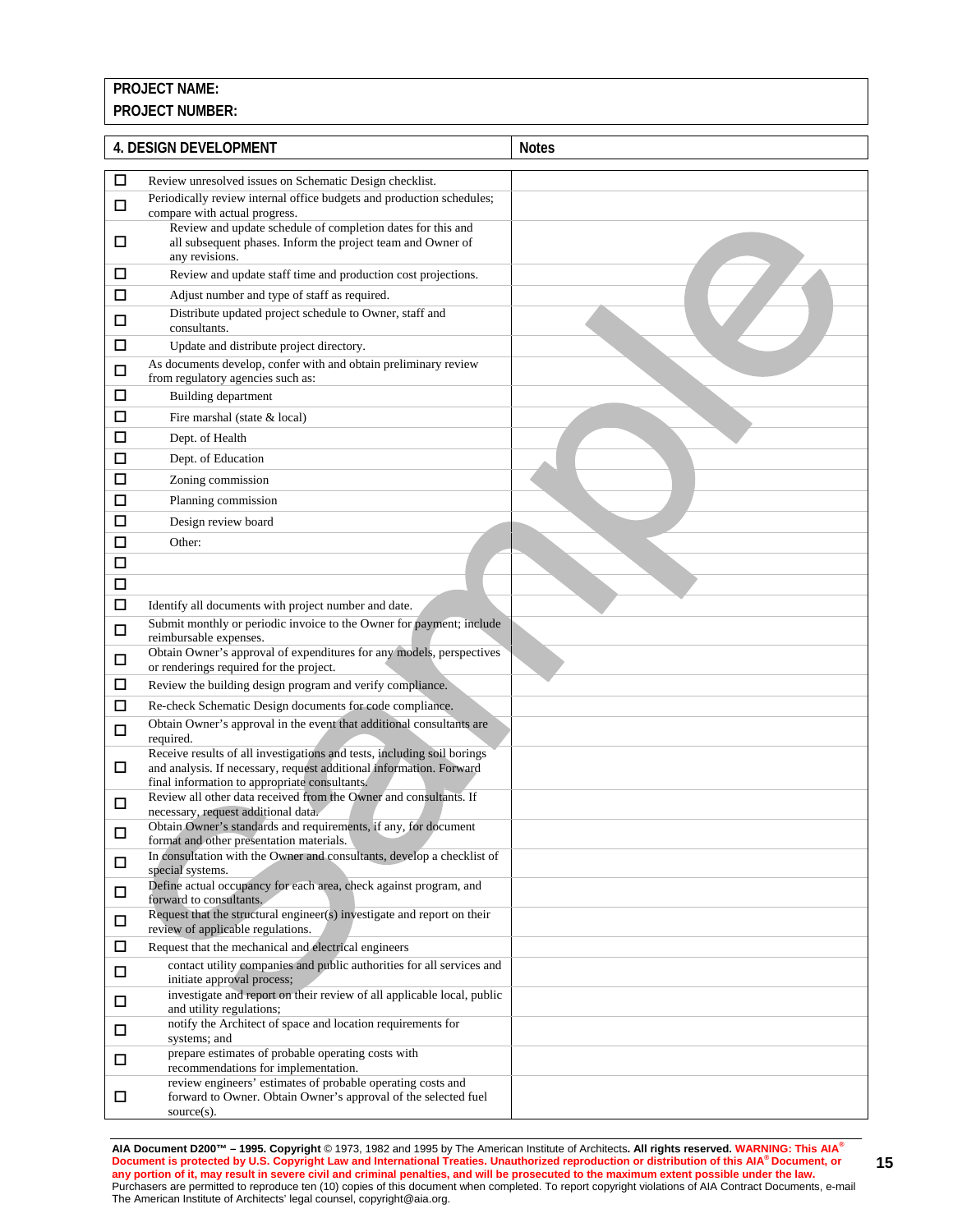|        | <b>4. DESIGN DEVELOPMENT</b>                                                                                                                                 | <b>Notes</b> |
|--------|--------------------------------------------------------------------------------------------------------------------------------------------------------------|--------------|
| $\Box$ | Prepare site plan indicating building location(s) and site<br>improvements.                                                                                  |              |
| □      | Prepare other necessary documents to include: plans, elevations,<br>sections, schedules and notes.                                                           |              |
| □      | Prepare area calculations (net and gross).                                                                                                                   |              |
| □      | Prepare building volume calculations.                                                                                                                        |              |
| ◻      | Prepare a preliminary Project Manual.                                                                                                                        |              |
| □      | Update materials, equipment, fixtures and building systems file.                                                                                             |              |
| □      | Direct consultants to prepare design documents as required to illustrate<br>and describe their portions of the project.                                      |              |
| □      | Require all consultants to produce their design documents following<br>the same format as the architectural drawings.                                        |              |
| ◻      | Conduct one or more group coordination meetings with consultants.                                                                                            |              |
| □      | Reach agreement on structural, mechanical, electrical, and other<br>building systems.                                                                        |              |
| □      | Confirm that the selected engineering and construction systems are<br>compatible.                                                                            |              |
| $\Box$ | Direct consultants to provide preliminary construction cost estimates<br>for their portions of the project.                                                  |              |
| □      | Update the statement of probable construction cost. If specifically<br>requested by the Owner, provide a detailed cost estimate as an<br>additional service. |              |
| □      | Submit Design Development documents.                                                                                                                         |              |
| $\Box$ | Obtain Owner's written approval of Design Development documents.                                                                                             |              |
| □      | Obtain Owner's written authorization to proceed to Construction<br>Documents phase.                                                                          |              |
| □      | Submit monthly or periodic invoice to the Owner for payment; include<br>reimbursable expenses.                                                               |              |
| □      |                                                                                                                                                              |              |
| □      |                                                                                                                                                              |              |
| □      |                                                                                                                                                              |              |
|        |                                                                                                                                                              |              |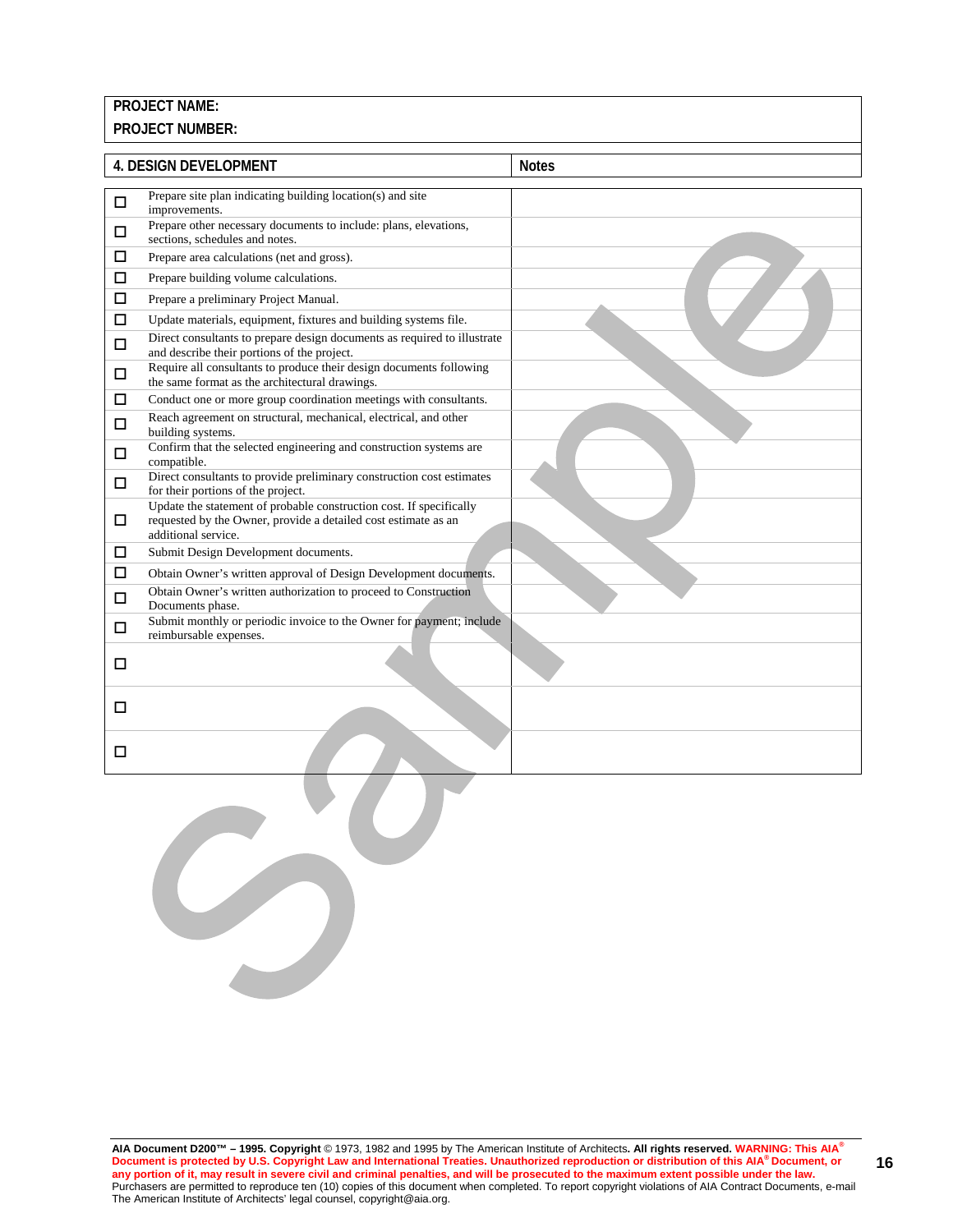#### **PROJECT NUMBER:**

|        | 5. CONSTRUCTION DOCUMENTS                                                                                                                                                                                                                             | <b>Notes</b> |
|--------|-------------------------------------------------------------------------------------------------------------------------------------------------------------------------------------------------------------------------------------------------------|--------------|
|        |                                                                                                                                                                                                                                                       |              |
| □      | Review unresolved issues on the Design Development checklist.                                                                                                                                                                                         |              |
| □      | Periodically review internal office budgets and production schedules;<br>compare with actual progress.                                                                                                                                                |              |
| □      | Review and update schedule of completion dates for this and all                                                                                                                                                                                       |              |
|        | subsequent phases. Inform the project team and Owner of any revisions.                                                                                                                                                                                |              |
| □      | Establish a clear chain of command and response for the Construction<br>Documents phase.                                                                                                                                                              |              |
| □      | Review and update staff time and production cost projections.                                                                                                                                                                                         |              |
| $\Box$ | Adjust number and type of staff as required.                                                                                                                                                                                                          |              |
| □      | Distribute updated project schedule to Owner, project staff and<br>consultants.                                                                                                                                                                       |              |
| $\Box$ | Schedule training sessions for personnel who are not experienced in<br>applicable production methods.                                                                                                                                                 |              |
| □      | Update and distribute project directory.                                                                                                                                                                                                              |              |
| □      | Identify all documents with project number and date.                                                                                                                                                                                                  |              |
| □      | As documents develop, confer with and obtain further review from                                                                                                                                                                                      |              |
| □      | regulatory agencies such as:<br>Building department                                                                                                                                                                                                   |              |
| □      | Fire marshal (state & local)                                                                                                                                                                                                                          |              |
| □      | Dept. of Health                                                                                                                                                                                                                                       |              |
| □      | Dept. of Education                                                                                                                                                                                                                                    |              |
| □      |                                                                                                                                                                                                                                                       |              |
| □      |                                                                                                                                                                                                                                                       |              |
| □      |                                                                                                                                                                                                                                                       |              |
| □      | Check with the applicable regulatory agencies and establish schedule<br>for submission and/or review.                                                                                                                                                 |              |
| $\Box$ | Coordinate the work of all team members, including consultants.                                                                                                                                                                                       |              |
| □      | Coordinate drawings with Project Manual.                                                                                                                                                                                                              |              |
| □      | Update preliminary construction cost estimate and advise the Owner<br>of any                                                                                                                                                                          |              |
| □      | Submit monthly or periodic invoice to the Owner for payment; include<br>reimbursable expenses.                                                                                                                                                        |              |
| □      | Review the program and verify compliance.                                                                                                                                                                                                             |              |
| □      | Re-check Design Development documents for code compliance.                                                                                                                                                                                            |              |
| □      | Develop a list of required drawings; check requirements of the Owner<br>and governing bodies.                                                                                                                                                         |              |
| □      | Prepare a one-fourth size mock-up of all project drawings, their<br>sequence, and the information to appear on each sheet. Distribute<br>copies to concerned parties for review, then distribute final copies to<br>all staff as a supervisory guide. |              |
| □      | Determine the final printing system.                                                                                                                                                                                                                  |              |
| □      | Determine specific drafting systems appropriate to parts or all of the<br>project and include them in the mockup set.                                                                                                                                 |              |
| □      | Computer text and/or CAD graphics                                                                                                                                                                                                                     |              |
| □      | <b>Manual drafting</b>                                                                                                                                                                                                                                |              |
| $\Box$ | Photo drafting                                                                                                                                                                                                                                        |              |
| □      | Overlay drafting                                                                                                                                                                                                                                      |              |
| □      | Keynotes                                                                                                                                                                                                                                              |              |
| □      | Linked notes and/or details with CSI numbers (ConDoc)                                                                                                                                                                                                 |              |
| $\Box$ | Full sheets of reusable standard or typical file data                                                                                                                                                                                                 |              |
| □      | Paste-up                                                                                                                                                                                                                                              |              |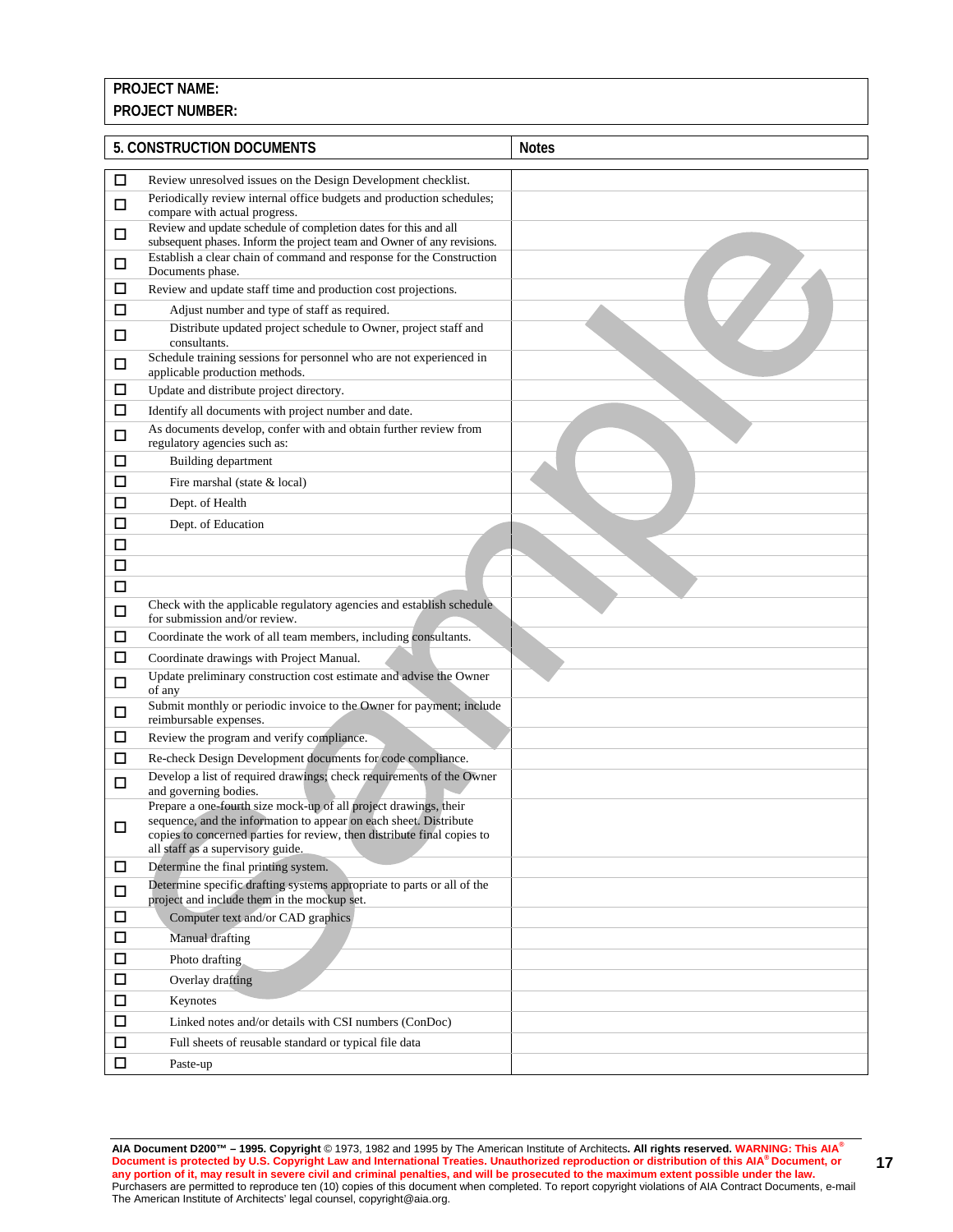#### **PROJECT NUMBER:**

|        | 5. CONSTRUCTION DOCUMENTS                                                                                                      | <b>Notes</b> |
|--------|--------------------------------------------------------------------------------------------------------------------------------|--------------|
| □      | Review the completed working drawing index with all concerned<br>parties. Obtain feedback and make revisions as necessary.     |              |
| $\Box$ | Determine the completion date of the limited architectural floor plan<br>base sheet(s) for consultants' use.                   |              |
| □      | Develop title block format (check requirements of Owner, licensing<br>laws and governing bodies).                              |              |
| □      | Develop format for door, window and finish schedules.                                                                          |              |
| $\Box$ | Establish a checklist and timetable for the client's applications for<br>approvals and permits from governing bodies.          |              |
| □      | If applicable, determine alternates, cash allowances and unit prices.                                                          |              |
| □      | Obtain Owner's instructions on insurance, bonds, construction<br>agreements and bidding procedures.                            |              |
| □      | Submit copies of General and Supplementary Conditions for Owner's<br>review, or obtain Owner's specific contract requirements. |              |
| $\Box$ | Determine what items, if any, are to be furnished by the Owner, and<br>those items not to be included in the contract.         |              |
| □      | Verify Owner's acceptance of the proposed designs for mechanical and<br>electrical systems.                                    |              |
| □      | Monitor approval and permit process.                                                                                           |              |
| □      | Obtain schedule for delivery and installation of Owner-furnished<br>materials.                                                 |              |
| □      | Assemble final drawings and specifications for coordination.                                                                   |              |
| $\Box$ | Conduct team meetings to resolve coordination issues.                                                                          |              |
| $\Box$ | Revise documents as required.                                                                                                  |              |
| $\Box$ | If project will be bid, assemble bidding documents.                                                                            |              |
| □      | Determine whether prevailing wage rate statutes apply in project<br>jurisdiction.                                              |              |
| □      | Prepare final calculations of net and gross areas and volumes.                                                                 |              |
| □      | Obtain each consultant's final construction cost estimate for their<br>portion of the project.                                 |              |
| □      | Prepare final construction cost estimate.                                                                                      |              |
| $\Box$ | Prepare testing and quality control program budgets and assist Owner in<br>selection of testing agency.                        |              |
| $\Box$ | Submit drawings, Project Manual, construction cost estimate and area<br>calculations to the Owner.                             |              |
| □      | Review list of potential bidders with the Owner.                                                                               |              |
| □      | Obtain and review qualification statements from interested bidders.                                                            |              |
| □      | Place Architect's and engineers' seals on the documents and obtain<br>signatures required by reviewing authorities.            |              |
| □      | Assist Owner in filing documents for final approvals and permits.                                                              |              |
| □      | Obtain Owner's written authorization to proceed to the Bidding or<br>Negotiation phase.                                        |              |
| □      | Submit monthly or periodic invoice to the Owner for payment; include<br>reimbursable expenses.                                 |              |
| □      |                                                                                                                                |              |
| $\Box$ |                                                                                                                                |              |
| □      |                                                                                                                                |              |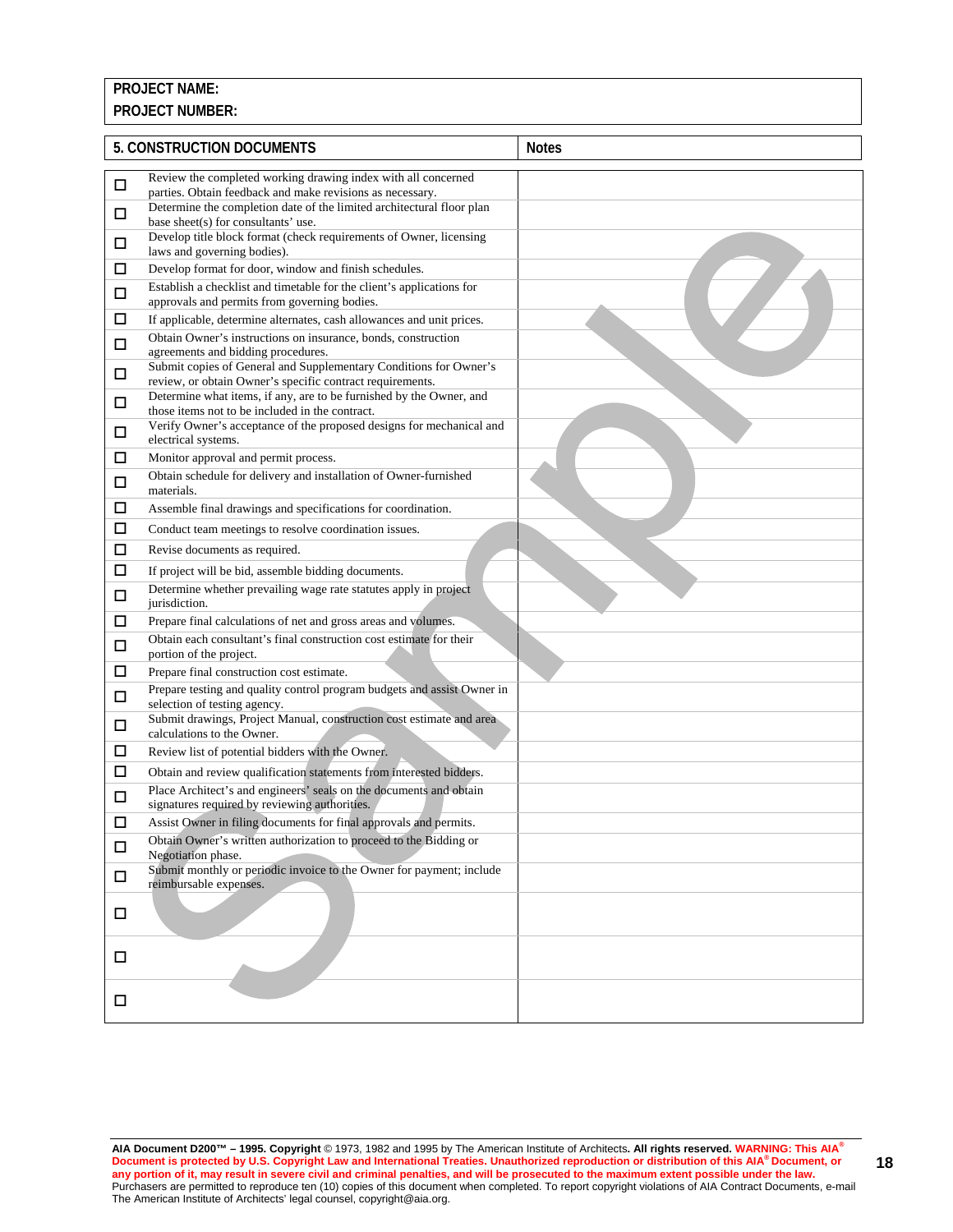|        | <b>6. BIDDING OR NEGOTIATION</b>                                                                                                                             | <b>Notes</b> |
|--------|--------------------------------------------------------------------------------------------------------------------------------------------------------------|--------------|
| $\Box$ | Investigate whether other major projects have concurrent bid dates, or                                                                                       |              |
|        | if other factors require bid date modification.<br>Consult with the Owner's legal counsel on the existence of any special                                    |              |
| □      | laws regarding the bidding process, construction documents and forms<br>of agreement.                                                                        |              |
| $\Box$ | Identify the Architect's and Owner's respective responsibilities in                                                                                          |              |
|        | advertising for bids, receiving bids, bid evaluation and negotiation.<br>For open bidding, publish advertisement for bids (in some cases,                    |              |
| $\Box$ | Owner may publish). If separate prime contracts are to be awarded,<br>separate advertisements may be necessary.                                              |              |
| □      | Obtain and review qualification statements from interested bidders.                                                                                          |              |
| □      | For bidding by invitation, notify selected bidders.                                                                                                          |              |
| □      | If the construction contract is based on negotiation, assist the Owner in<br>negotiating with prospective Contractor(s).                                     |              |
| □      | Prepare register of bid documents.                                                                                                                           |              |
| □      | Distribute bidding documents to bidders and obtain deposits.                                                                                                 |              |
| □      | Issue documents to plan rooms.                                                                                                                               |              |
| □      | Hold a pre-bid conference, prepare a report and distribute copies.                                                                                           |              |
|        | Record responses to bidders' requests for clarification in the form of a                                                                                     |              |
| □      | written addendum distributed to all bidders.<br>Upon return of documents, refund bid security to bidders who either                                          |              |
| □      | withdraw or are disqualified.                                                                                                                                |              |
| $\Box$ | Evaluate proposed substitutions and requests for product approval;<br>notify bidders of accepted substitutions by addendum.                                  |              |
| □      | Confirm participation of prospective bidders.                                                                                                                |              |
| □      | Prepare a bid tabulation form.                                                                                                                               |              |
| □      | Assist the Owner in the receipt, tabulation and analysis of bids; check<br>bids for irregularities.                                                          |              |
| □      | Advise the Owner on selection of alternates and obtain Owner's approval.                                                                                     |              |
| □      | Assist the Owner in the process of acceptance or rejection of bids.                                                                                          |              |
|        | Notify bidders of acceptance or rejection; obtain return of bidding documents                                                                                |              |
| □      | from unsuccessful bidders. Return their deposits and bid securities.<br>(Hold bid security of lowest bidders until execution of the contract).               |              |
| □      | Request and receive submission of post-bid information.                                                                                                      |              |
| $\Box$ | Assist Owner's legal counsel in preparation of construction contract(s). If<br>separate prime contracts are to be awarded, obtain assistance of consultants. |              |
| □      | Schedule times for confirmation of required Owner and Contractor                                                                                             |              |
|        | insurance coverages.<br>Obtain from the Contractor performance bonds, labor and material                                                                     |              |
| □      | payment bonds, and any contract bonds required by statute. Review<br>and forward copies of bonds to the Owner.                                               |              |
| □      | Obtain the Contractor's certificate of insurance. Review and forward<br>copies of the certificate to the Owner.                                              |              |
| $\Box$ | Obtain a copy of the property insurance policy from the party responsible for<br>obtaining such coverage. Review and forward copies to the other party.      |              |
| $\Box$ | Identify and review any atypical insurance arrangements between Owner                                                                                        |              |
|        | and Contractor. Include descriptions of such arrangements in the contract.<br>Assist the Owner in preparing and sending to the Contractor(s) notices         |              |
| □      | to proceed with the work.                                                                                                                                    |              |
| □      | Provide the Contractor with all necessary contract documents.<br>Obtain Owner's written approval to proceed with Construction                                |              |
| $\Box$ | Contract Administration phase.                                                                                                                               |              |
| □      | Submit monthly or periodic invoice to the Owner for payment; include<br>reimbursable expenses.                                                               |              |
| $\Box$ |                                                                                                                                                              |              |
| □      |                                                                                                                                                              |              |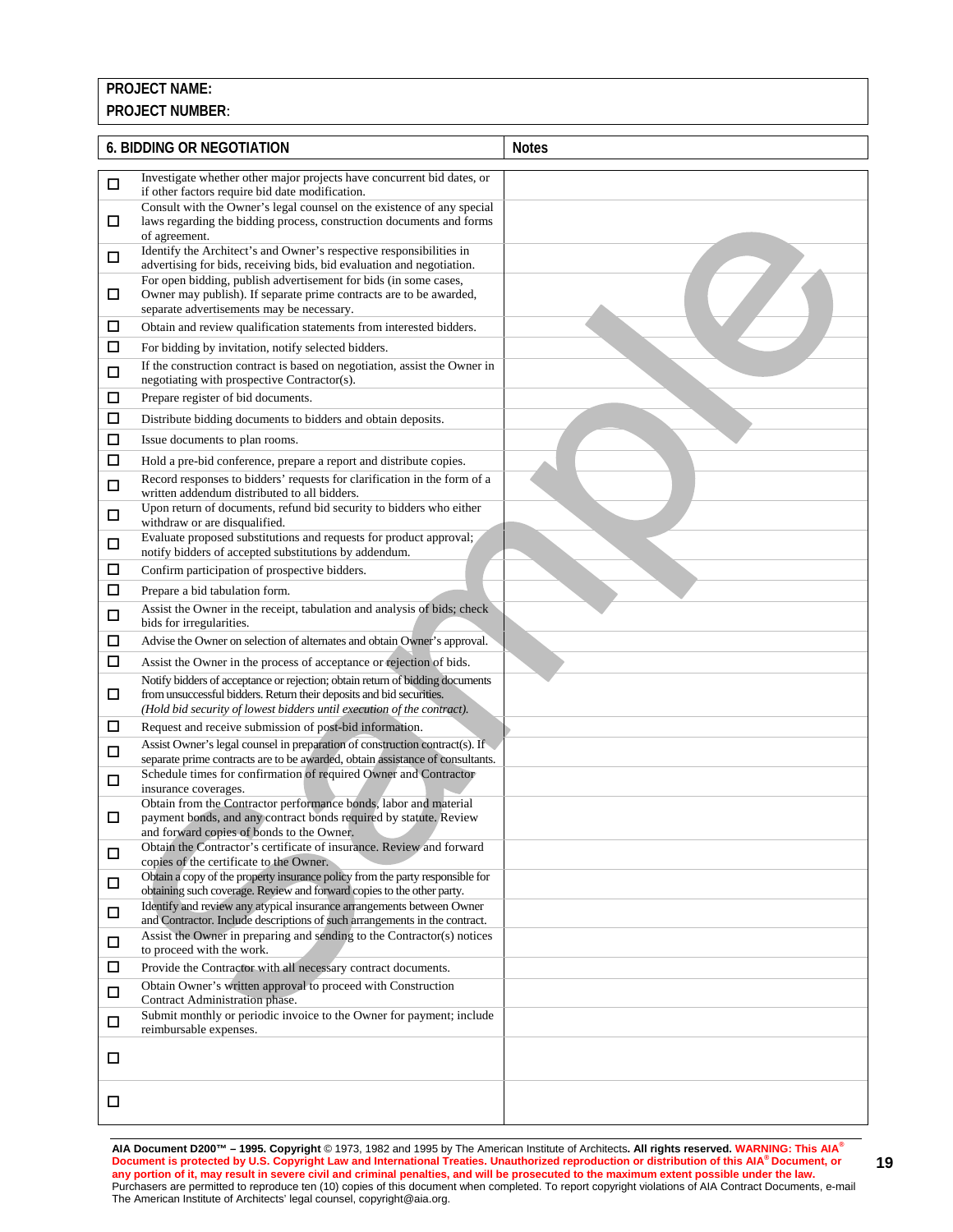|              | 7. CONSTRUCTION CONTRACT ADMINISTRATION                                                                                                                                                             | <b>Notes</b> |
|--------------|-----------------------------------------------------------------------------------------------------------------------------------------------------------------------------------------------------|--------------|
| $\Box$       | Review unresolved issues from Bidding or Negotiation phase.                                                                                                                                         |              |
| □            | Update project directory.                                                                                                                                                                           |              |
| □            | Review and update project schedule.                                                                                                                                                                 |              |
| □            | Develop and implement a system of routing and distribution for                                                                                                                                      |              |
| □            | project correspondence and submittals.<br>Create construction contract administration files to include:                                                                                             |              |
| □            | Correspondence and meeting reports                                                                                                                                                                  |              |
| □            | Schedules                                                                                                                                                                                           |              |
| □            | Field reports                                                                                                                                                                                       |              |
| □            | Project photography                                                                                                                                                                                 |              |
| ◻            | Phone log                                                                                                                                                                                           |              |
| ◻            | Requests for Information (RFIs)                                                                                                                                                                     |              |
| □            | Requests for Proposals (RFPs)                                                                                                                                                                       |              |
| ◻            | <b>Construction Change Directives (CCDs)</b>                                                                                                                                                        |              |
| ◻            | <b>Change Orders</b>                                                                                                                                                                                |              |
| □            | Supplemental instructions                                                                                                                                                                           |              |
| □            | Quality control reports                                                                                                                                                                             |              |
| □            | Submittals                                                                                                                                                                                          |              |
| □            | Agency inspections, permits and approvals                                                                                                                                                           |              |
| □            | Applications for payment                                                                                                                                                                            |              |
| □            | Owner-Architect agreement                                                                                                                                                                           |              |
| □            | Owner-Contractor agreement(s)                                                                                                                                                                       |              |
| □            | Consultant agreement(s)                                                                                                                                                                             |              |
| □            | Schedule of Values                                                                                                                                                                                  |              |
| □            | Observations of contractor performance                                                                                                                                                              |              |
| ◻            | Certificates of insurance                                                                                                                                                                           |              |
| □            | Property insurance policy                                                                                                                                                                           |              |
| ◻            | Contract bonds                                                                                                                                                                                      |              |
| □            | Project close-out                                                                                                                                                                                   |              |
| □            | Assign contract administration and site observation responsibilities.<br>With the Owner, review and approve or take other appropriate action                                                        |              |
| $\mathbb{Z}$ | on Contractor's list of subcontractors and suppliers.                                                                                                                                               |              |
| □            | Notify the consultants of selected prime contractor(s) and subcontractors.                                                                                                                          |              |
| $\Box$       | Obtain and review Contractor's submittal schedule.                                                                                                                                                  |              |
| $\Box$       | Establish a time for the preconstruction meeting.                                                                                                                                                   |              |
| $\Box$       | Establish site observation and project meeting schedules; coordinate<br>with agency inspection requirements.                                                                                        |              |
| $\Box$       | If required, notify the Owner to submit applications for permanent gas,<br>electric, water, telephone and other services.                                                                           |              |
| $\Box$       | Have Owner file a copy of all property insurance policies with<br>Contractor.                                                                                                                       |              |
| $\Box$       | If the Owner does not intend to purchase property insurance, have<br>Owner notify Contractor in writing. If the Contractor elects to<br>purchase such insurance, initiate appropriate change order. |              |
| $\Box$       | Review construction budget (including contingencies) with the Owner.                                                                                                                                |              |
| $\Box$       | Review Owner-supplied labor and materials.                                                                                                                                                          |              |
| $\Box$       | If required, send the notice to proceed to the Contractor.                                                                                                                                          |              |
| $\Box$       | Keep Owner informed on the progress of the work. Prepare a field<br>report for each visit to the site.                                                                                              |              |
| □            | Obtain and review the Contractor's updated progress schedule and<br>advise the Owner of potential revisions to anticipated occupancy date.                                                          |              |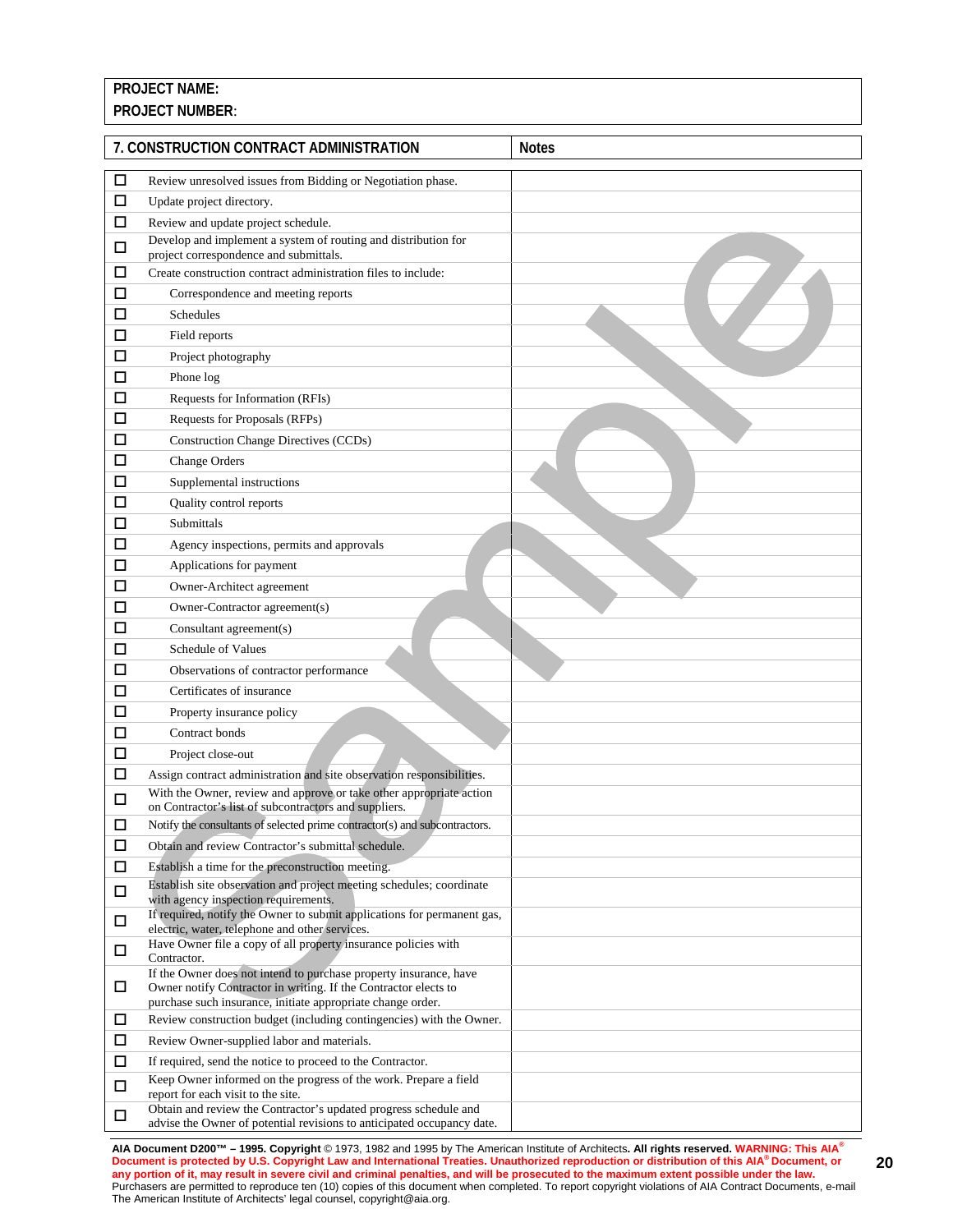|        | 7. CONSTRUCTION CONTRACT ADMINISTRATION                                                                                                                                                              | <b>Notes</b> |
|--------|------------------------------------------------------------------------------------------------------------------------------------------------------------------------------------------------------|--------------|
| $\Box$ | Prior to the first application for payment, receive, review and approve,<br>if appropriate, Contractor's schedule of values.                                                                         |              |
| □      | Receive and review the Contractor's applications for payment;<br>respond appropriately.                                                                                                              |              |
| □      | Verify requirements, if any, for reduction in retainage and have<br>Contractor submit consent of surety documentation.                                                                               |              |
| □      | Submit monthly or periodic invoice to the Owner for payment; include<br>reimbursable expenses.                                                                                                       |              |
| 口      | List tests required for the project and note their approximate dates in<br>accordance with current construction schedule.                                                                            |              |
| $\Box$ | Obtain and review required test reports.                                                                                                                                                             |              |
| □      | Receive submittals; review, take appropriate action, and return to the<br>Contractor.                                                                                                                |              |
| $\Box$ | Maintain submittal log.                                                                                                                                                                              |              |
| $\Box$ | Review Contractor's proposed cost for changes and respond<br>appropriately.                                                                                                                          |              |
| 口      | Receive from the Contractor notification of substantial completion and<br>list of items to be completed or corrected.                                                                                |              |
| $\Box$ | Inspect the project to confirm substantial completion.                                                                                                                                               |              |
| □      | Respond to the Contractor's punch list of remaining work to be<br>repaired or completed.                                                                                                             |              |
| □      | If applicable, review Contractor's request for a reduction of retainage.                                                                                                                             |              |
| □      | When the project is judged to be substantially complete, prepare a<br>Certificate of Substantial Completion.                                                                                         |              |
| $\Box$ | If reproducible record drawings are required, provide the Contractor<br>with appropriate media.                                                                                                      |              |
| □      | Request that the Contractor submit project close-out documents.                                                                                                                                      |              |
| □      | Review the close-out submittals for completeness.                                                                                                                                                    |              |
| □      | Verify that the Contractor has obtained a certificate of occupancy or<br>occupancy permit.                                                                                                           |              |
| □      | Review the Contractor's request for final inspection and conduct a<br>field inspection of the project to confirm completion.                                                                         |              |
| □      | Prepare a final field inspection report.                                                                                                                                                             |              |
| □      | Review the Contractor's application for final payment, including<br>required attachments such as waivers of lien and consent of surety<br>documentation.                                             |              |
| □      | Issue a final certificate for payment.                                                                                                                                                               |              |
| □      | Submit [final] monthly or periodic invoice to the Owner for payment;<br>include reimbursable expenses.                                                                                               |              |
| □      | Assemble and file for future reference complete project and cost<br>records for both construction and professional services.                                                                         |              |
| □      | Archive project information and materials according to type; indicate<br>duration for archival retention (prior to discard).                                                                         |              |
| $\Box$ | Prior to expiration of the one-year period of corrections, obtain the<br>Owner's authorization to conduct an inspection to determine if any<br>work is required by the Contractor to remedy defects. |              |
| $\Box$ |                                                                                                                                                                                                      |              |
| □      |                                                                                                                                                                                                      |              |
| $\Box$ |                                                                                                                                                                                                      |              |